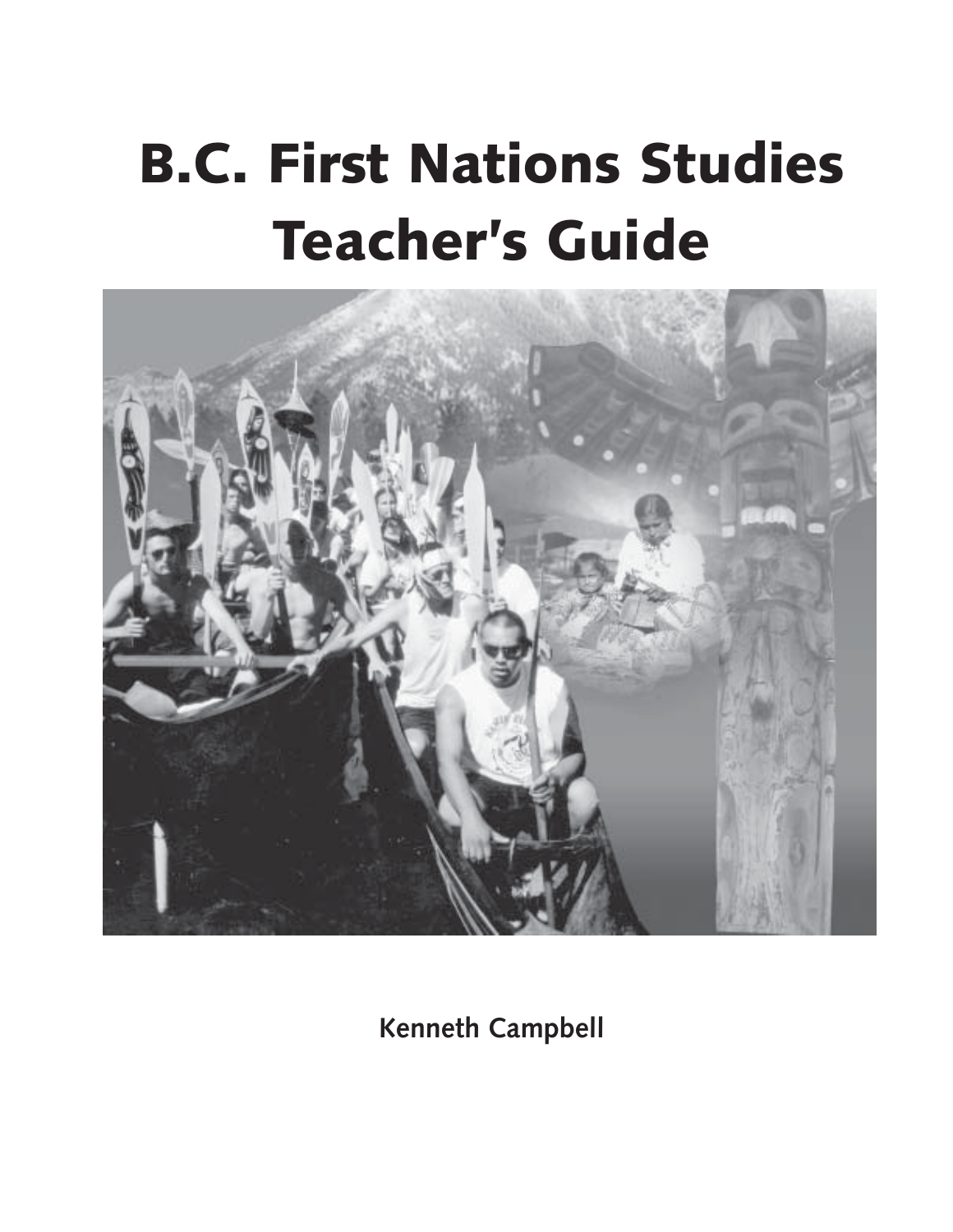Copyright © 2004 B.C. Ministry of Education.

Developed for the B.C. Ministry of Education by Pacific Educational Press, Faculty of Education, University of British Columbia, Vancouver, B.C. V6T 1Z4.

#### **Copyright Notice**

No part of the content of this document may be reproduced in any form or by any means, including electronic storage, reproduction, execution, or transmission without the prior written permission of the Province.

#### **Proprietary Notice**

This document contains information that is proprietary and confidential to the Province. Any reproduction, disclosure, or other use of this document is expressly prohibited except as the Province may authorize in writing.

#### **Limited Exception to Non-reproduction**

Permission to copy and use this publication in part, or in its entirety, for non-profit educational purposes within British Columbia and the Yukon, is granted to all staff of B.C. school board trustees, including teachers and administrators; organizations comprising the Educational Advisory Council as identified by Ministerial Order; and other parties providing direct or indirect education programs to entitled students as identified by the School Act or the Independent School Act.

#### **National Library of Canada Cataloguing in Publication Data**

Campbell, Kenneth, 1949–

B.C. First Nations studies teacher's guide "This textbook was developed for the British Columbia Ministry of Education by Pacific Educational Press, Faculty of Education, University of British Columbia."--p. Includes bibliographical references: p. ISBN 0-7726-4907-3

1. Native peoples – Study and teaching (Secondary) – British Columbia. I. British Columbia. Ministry of Education. II. Title. E78.B9C35 2003 971.1'00497'00712711 C2003-960022-X

Cover photographs: background image by Troy Hunter; Katzie Nation canoe launch by Erin Culhane; woman with baskets: RBCM (PN 6632); totem from Vancouver Aboriginal Friendship Centre, photograph by Barbara Kuhne.

Text credits: "A First American Views His Land," on page 24 is reprinted with permission of St. Martin's Press, LLC; "Teaching of the Elders," on page 42 is reprinted from *Nak'azdli Elders Speak / Nak'azdli t'enne Yahulduk* with permission of Theytus Books; "First Encounter," on page 70 is reprinted from *500 Years and Beyond* with permission of CoDevelopment Canada; "Potlatch: Letter from Chief Maquinna," on page 98 is reprinted from *To Potlatch or Not to Potlatch,* BCTF Lesson Aid No. 2011, by Charles Hou, with permission of the author; "Putting Our Breath Into Our Own Things," on page 169 and "Understanding People on Their Own Terms," on page 170 are reprinted from *Crisp Blue Edges: Indigenous Creative Non-Fiction*, ed. Rasuhan Marsden, with permission of Theytus Books; "This Gun Is For Me," on page 171 is reprinted from Joseph Dandurand, *burning for the dead and scratching for the poor,* with permission of the author.

Editing by Barbara Kuhne Design by Warren Clark Bibliography by Morgen Smith and Barbara Kuhne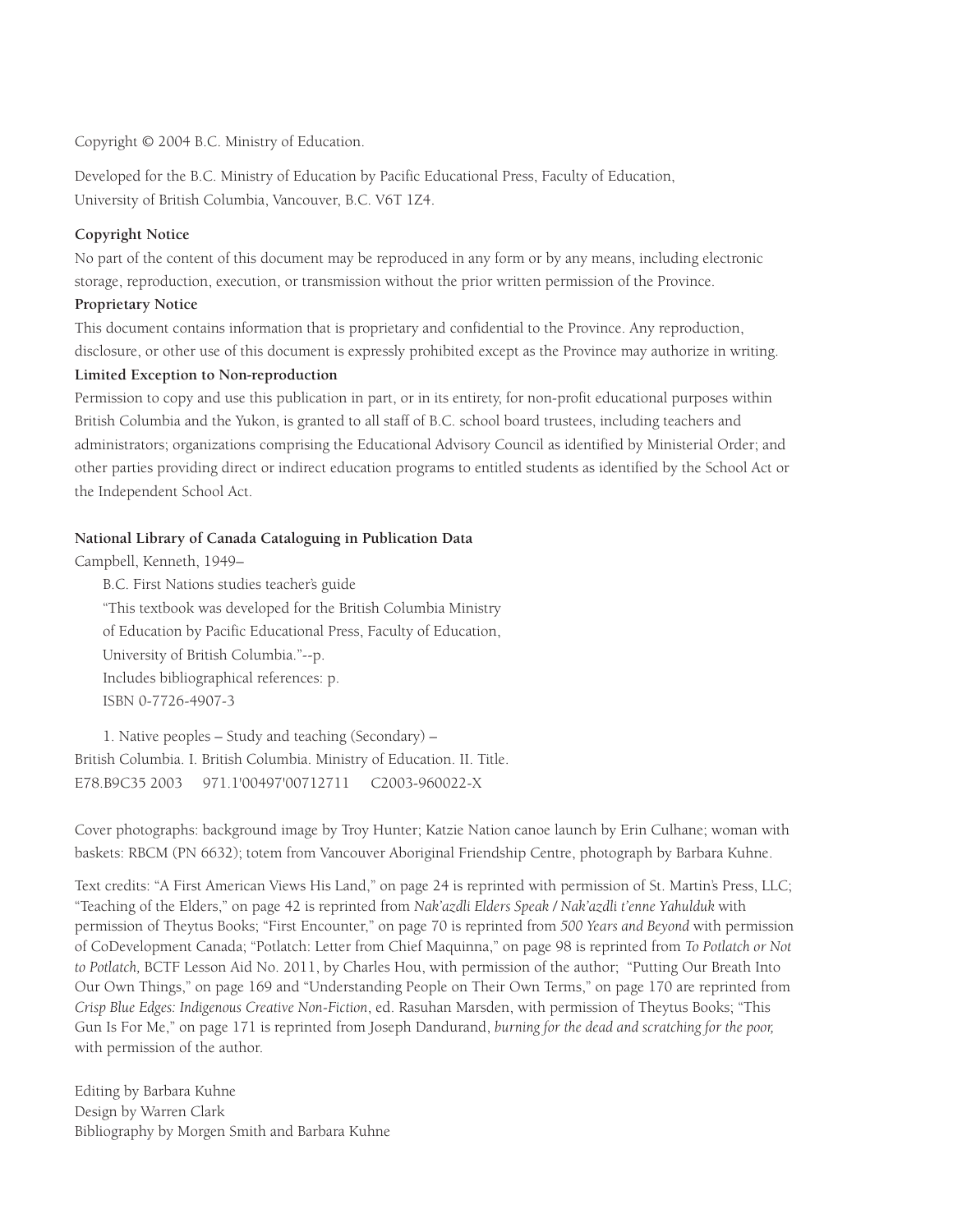## **Acknowledgements**

The following participants contributed to the writing of this teacher resource: Shane Coutlee (Nlaka'pamux), Pleasant Valley Secondary School, SD 83 Louise Daniels (Cree), Charles Hays Secondary School, SD 52 Lyn Daniels (Cree), Vancouver School Board, SD 39 Melanie Jorgensen (Métis), WL Seaton Secondary School, SD 22 Mike McDiarmid (Tagish), Fort Nelson Secondary School, SD 81 Sheila Weget (Gitxsan), Kispiox Community School, Independent SD 82; FNESC participant

The following participants formed the review team for the final document: Jennifer Auld, Vancouver Island West, SD 84 Beverly Azak (Nisga'a), Nisga'a Secondary School, SD 92 Kaleb Child (Kwakwaka'wakw), Saanich Indian School Board Nella Nelson (Kwakwaka'wakw), SD 61 Brenda Point (Ojibwa), SD 33 Terri Ryan (Tsimshian Territory), Caledonia Senior Secondary, SD 82 Jody Shaw (Métis), SD 75 Richard Tagle, SD 33

Funding for this teacher resource was provided by the British Columbia Ministry of Education. This resource was made possible through the support and contributions of the following: Sandy Anderson, Karla Gamble, Jane Gardiner, Elizabeth McAuley, Keith Regular, Lorna Williams, and the late David J. R. Williams.

Pilot schools: Caledonia Senior Secondary, SD 82 Coast Mountains; Carihi High School, SD 72 Campbell River; Elkford Secondary School, SD 5 Southeast Kootenays; Handsworth Secondary School, SD 44 North Vancouver; Mount Elizabeth Secondary, SD 82 Coast Mountains; Quesnel Secondary School, SD 28 Quesnel; Victoria High School, SD 61 Greater Victoria.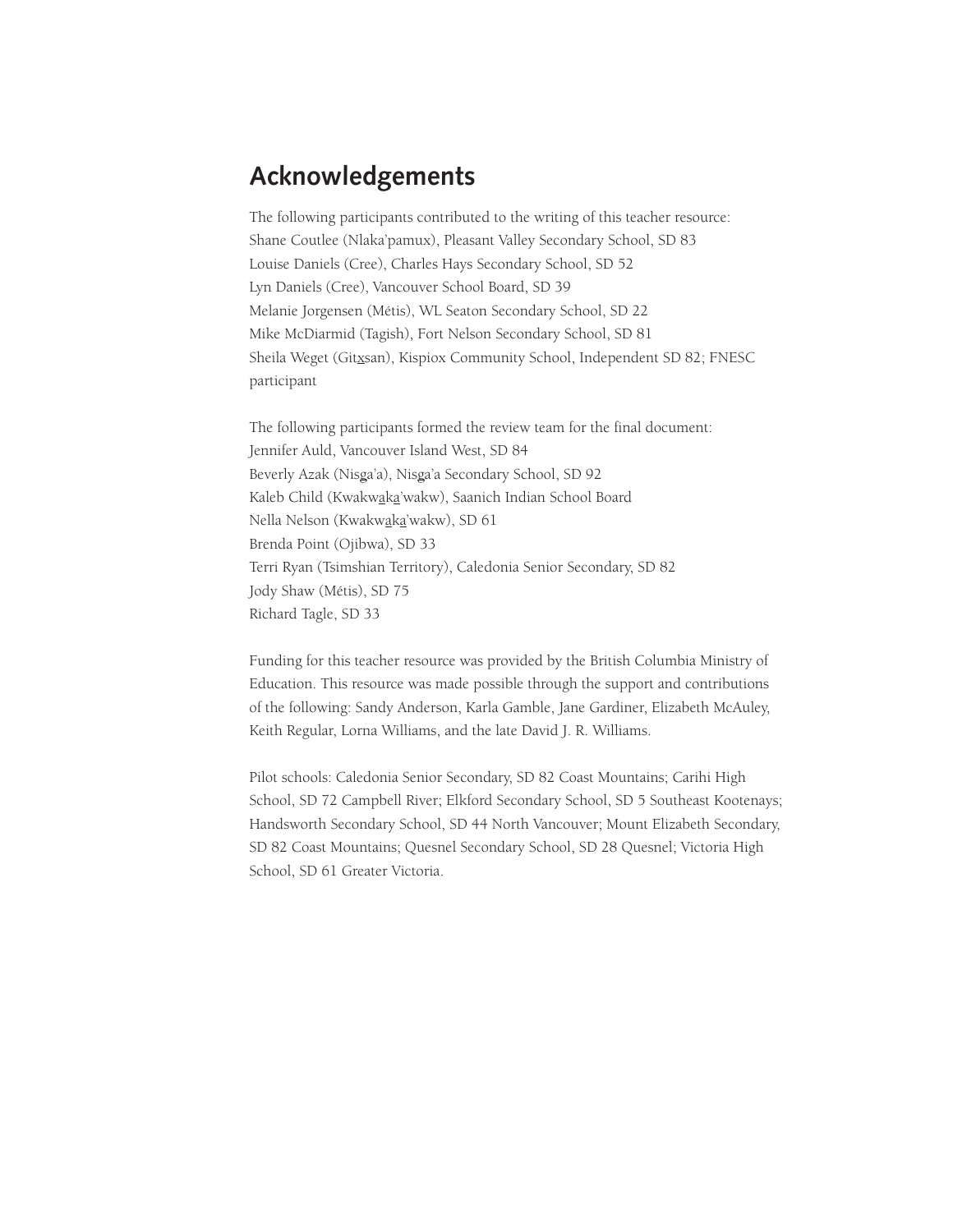# CONTENTS

## **OVERVIEW**

# **Teaching B.C. First Nations Studies**

## **INTRODUCTION**

|  | -15 |
|--|-----|
|--|-----|

#### **PARTONE**

## Part Two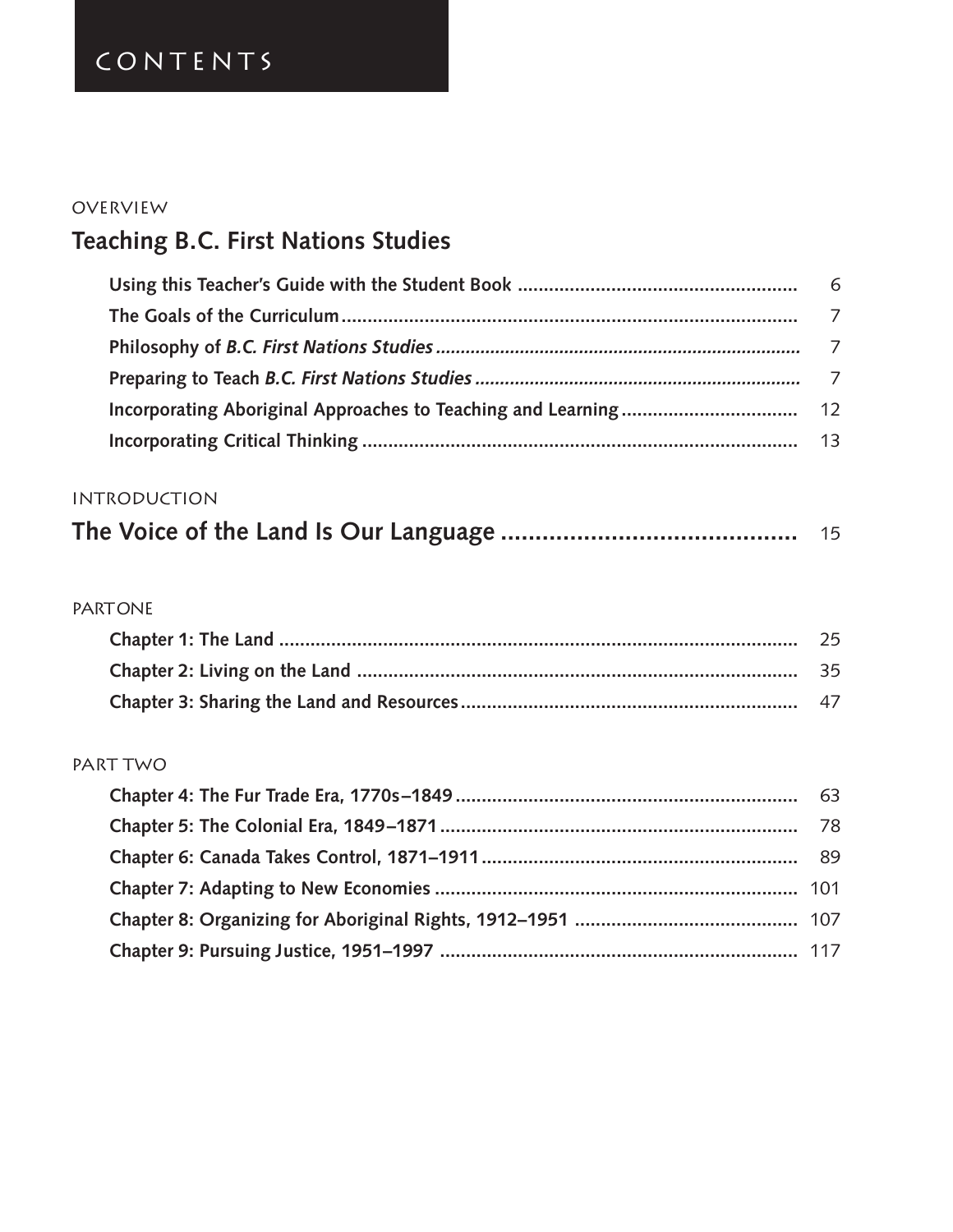#### **PART THREE**

## PART FOUR

| Chapter 17: Beyond Stereotypes: The Portrayal of First Nations People  183 |  |
|----------------------------------------------------------------------------|--|

## Epilogue

|--|--|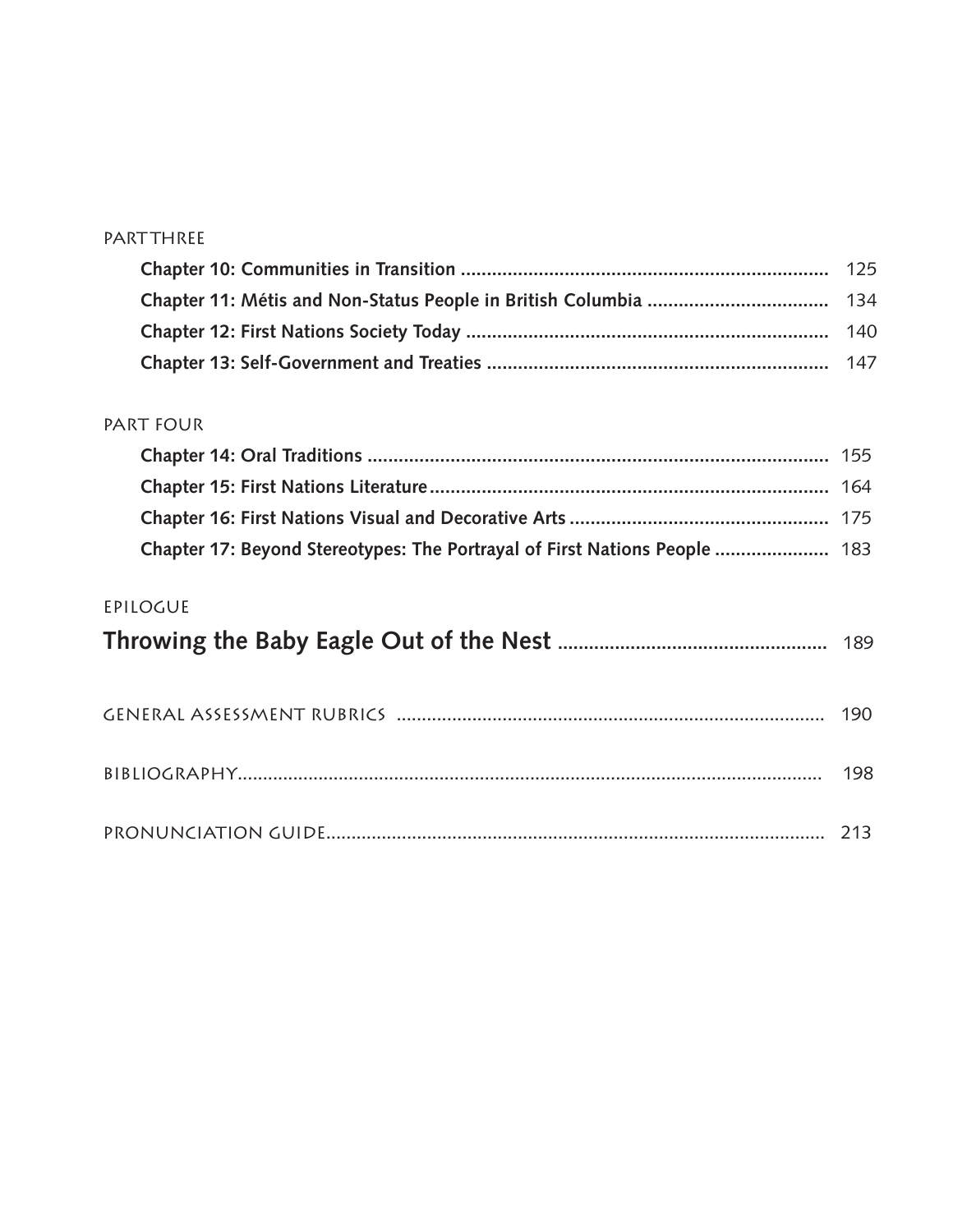**6**

# **Teaching B.C. First Nations Studies**

## **Using this Teacher's Guide with the Student Book**

This teacher resource guide has been created to assist teachers in using the student resource book, *B.C. First Nations Studies*. The student book and resource guide closely follow the thematic organization of the *B.C. First Nations Studies Integrated Resource Package* (IRP) and support all of the learning outcomes of the IRP.

Each chapter of the student book has a corresponding section in this teacher resource guide. Each section

- contains a summary of the chapter in the student book
- identifies the prescribed learning outcomes addressed in the chapter
- outlines the key concepts students will explore
- describes possible teaching strategies and activities
- lists resources and materials needed for the activities
- contains information about a critical challenge activity aimed at teaching critical thinking skills to students
- includes extension activities and additional resources that may be of use to teachers and students.

The resources suggested in the activities include Ministry-recommended materials from the BC First Nations Studies and Social Studies Grade Collections. Since the Ministry has a policy of continuous submission of learning resources, teachers should review the updated Grade Collections from time to time for the most current recommended titles. An extensive bibliography of print, video, and Internet resources is provided at the end of this guide, listing sources referred to in the student resource book and the suggested activities in this guide, augmented with a variety of other sources which may be useful for teacher background information and student research.

The student book is structured with an ongoing text, punctuated by a number of special features that will offer opportunities for structuring learning activities and

adding depth to student understanding of the key concepts. These include:

- First Nations Voices: quotations and excerpts that express First Nations and Métis peoples' views about the topics and issues discussed in the text.
- Profiles: biographical information about key First Nations individuals, past and present.
- Case Studies: more in-depth explorations of particular First Nations and Métis experiences. Students are encouraged to develop parallel case studies featuring the local First Nations.
- Original Documents: excerpts from historical and contemporary documents pertaining to First Nations and Métis.
- Vocabulary: definitions of concepts of importance to understanding the text.

In addition, each chapter opens with an introduction that points students towards the key ideas presented in the chapter and concludes with a reinforcing chapter summary. The student book also contains a glossary and an index.

This resource guide gives many suggestions for incorporating local content into the course, assisting teachers and students to analyze topics in the student resource as they relate to the local First Nations. The teaching strategies and activities offered in this guide are suggestions only; teachers may select strategies and activities based on the needs of the students in their particular classes. Suggested answers to questions appear in *italics.*

The student resource book forms the core of the learning resources, but this guide encourages students and teachers to use a variety of other resources as well. These may include resources available within the school, such as books, magazines, newspapers, videos, and web sites, and those beyond the school, such as Elders, First Nations role models, museums, local archives, Friendship Centres, Métis associations, and other community resources.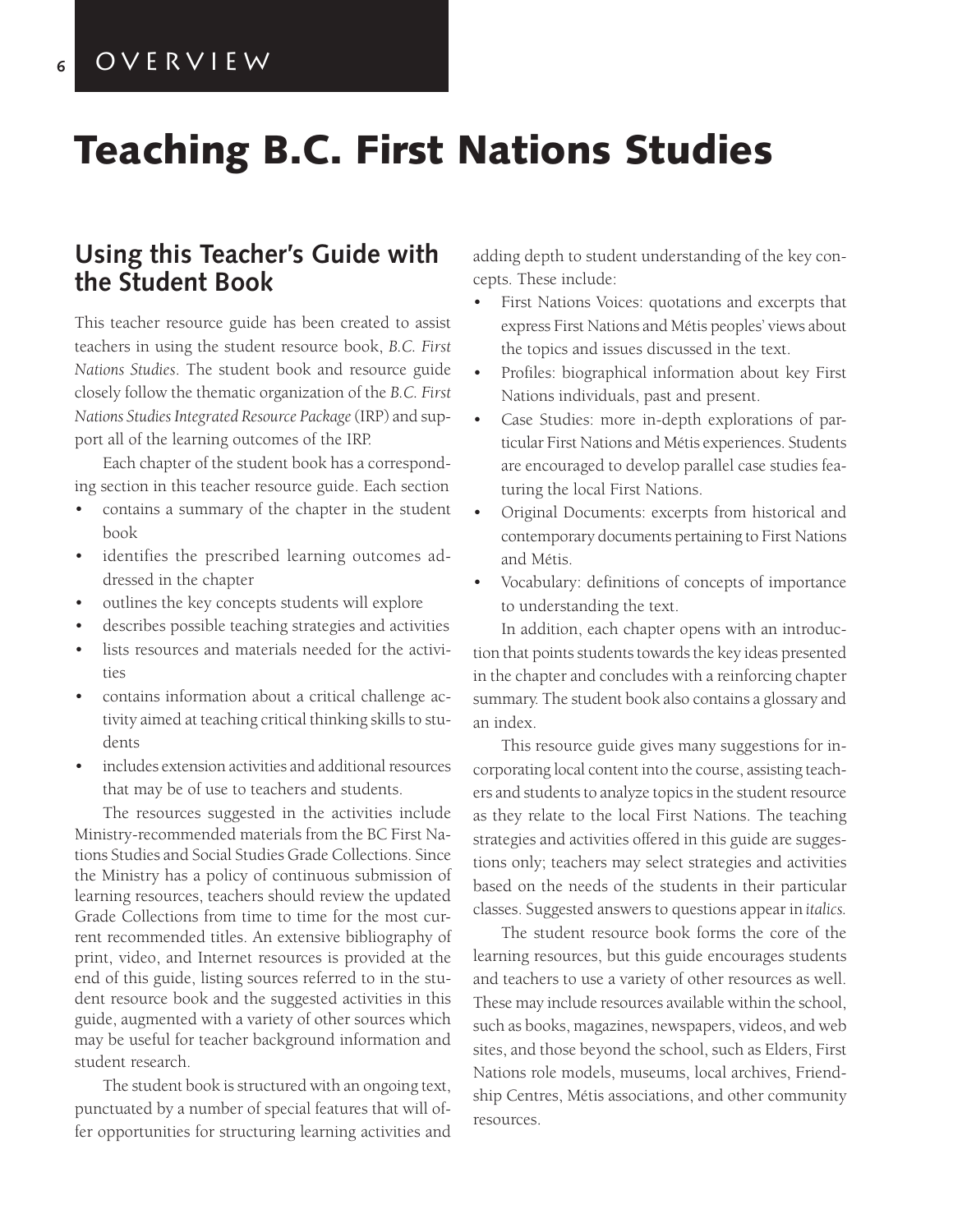## **The Goals of the Curriculum**

The major goals of the curriculum are:

- to increase awareness and understanding of the richness and diversity of First Nations and Métis languages and cultures in British Columbia
- to understand that First Nations and Métis people were significant to the development of British Columbia and Canada and continue to be
- to understand the historical foundations of contemporary issues
- to learn and use the skills of critical thinking

## **Philosophy of** *B.C. First Nations Studies*

The content of *B.C. First Nations Studies* is based on the following descriptors about Aboriginal peoples and their cultures, values, beliefs, traditions, history, languages, and land:

- Aboriginal peoples have complex, dynamic, evolving cultures that have adapted to changing world events and environments
- Aboriginal peoples' values and beliefs are diverse, durable, and relevant
- to comprehend Aboriginal issues, it is necessary to understand and appreciate that all contemporary events have their roots in both oral and written history
- language and land are the foundation of Aboriginal identity and culture
- Aboriginal views of knowledge and learning may differ from those of other societies
- the resilience and durability of Aboriginal cultures serve as a basis upon which Aboriginal peoples can build a brighter future
- Aboriginal culture and history have an integral place in the evolution of B.C. and Canadian society
- Aboriginal peoples play a key role in the determination of future prosperity for B.C., Canada, and the world
- Aboriginal peoples' long-established ways of life include:
- ° a sense of individual responsibility to family, community, and nation
- recognition of the importance of a continual pursuit of spiritual, emotional, physical, and intellectual balance
- ° a respect for the relatedness of all things in the natural world

In the First Nations world view, First Nations people are integrated into the natural world, which is perceived to be a complete system made up of many interrelated elements. The *B.C. First Nations Studies* course described in this document is intended to document, recognize, and express this holistic perspective. It also provides an opportunity for students to examine the past, analyze the present, and consider possibilities for the future.

## **Preparing to Teach** *B.C. First Nations Studies*

## **Local Content in First Nations Studies**

It is the intention of this course to have students achieve the learning outcomes through a focus on local content wherever possible. The student resource book presents generalized information about important themes relating to the many distinct and diverse cultures throughout the province. Students will apply the understandings and knowledge gained from studying the resource to the First Nations group or groups in whose traditional territory their school stands.

Local content includes a wide range of materials and knowledge. Some of it is best taught through experiential learning, including teaching respect, protocol, and history through such hands-on cultural activities as drum-making, carving, or weaving taught by experienced First Nations, Métis, and Inuit people. Other local content involves local perspectives on important Aboriginal topics such as land use. One of the best ways to gain an understanding and appreciation of Aboriginal perspectives is to invite guest speakers into the classroom. The Integrated Resource Package suggests that as much as 35 per cent of the course could involve guest speakers.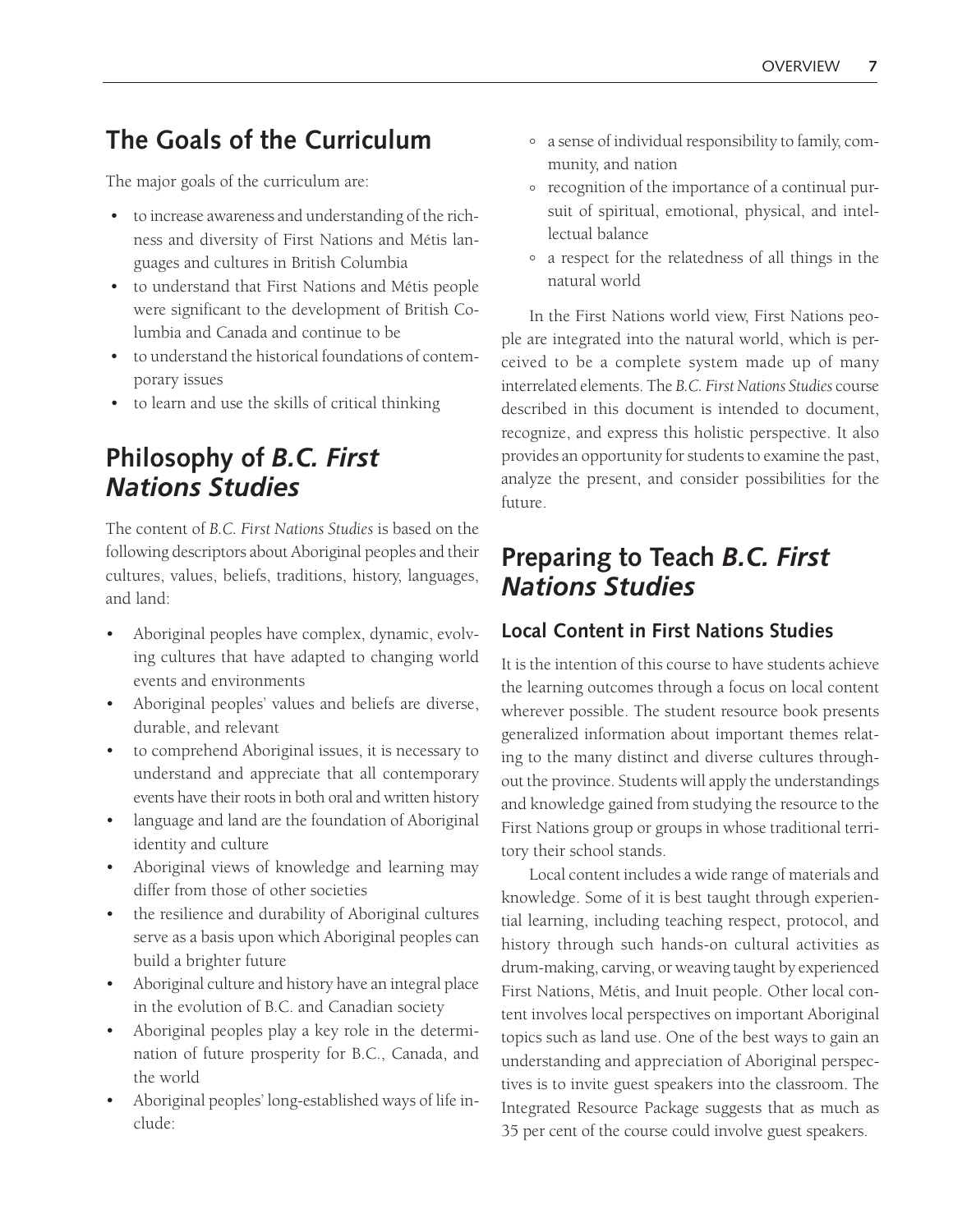In applying local content in appropriate and relevant ways, the teacher has two important tasks in planning the course. First, teachers need to learn, understand, and follow acceptable protocols for accessing and respecting cultural knowledge (see below). Second, unique local resources need to be collected to provide learning materials. Students can be involved in this process.

#### **Respecting Cultural Protocols**

It is important to understand the cultural protocols which exist in your local situation. In many First Nations communities cultural materials such as songs, dances, and narratives are owned by particular families or nations and there are strict rules about who has the right to perform them. In other cases, hereditary chiefs, band councils, or tribal councils may exercise a level of control over access to cultural materials to protect against their misuse or misappropriation. In all cases, it is necessary to consult with families, Elders, hereditary chiefs, or elected leaders to get permission for the use of First Nations cultural materials.

In urban settings where a number of Aboriginal people may be represented, First Nations protocol is followed with an emphasis on the traditions and customs of the First Nations who have traditionally occupied the land. In public gatherings this often includes recognizing and thanking the host Nation, or ensuring that representatives are provided the opportunity to welcome guests and are first to speak or perform. As well, their culture and language are given precedence in designing and delivering curriculum.

#### **Pronunciation Guide**

In order to assist teachers and students with pronunciation of First Nations names and words used in the student book, we have included a pronunciation guide at the back of this book. The suggested pronunciations are as close as possible to those currently used by First Nations, but it would be best if you contacted the local First Nation for correct pronunciation of words in the local language. You may want to duplicate this pronunciation guide for students.

#### **Building a Support Network**

Each teacher will find a unique situation depending on several factors:

- the policies of local First Nations and Métis organizations, band councils, and tribal councils
- the demographic composition of the community, school, and B.C. First Nations Studies class
- the presence of First Nations support staff such as school district First Nations coordinators, cultural teachers, language teachers, and home-school coordinators.

It will be important to draw upon the support of colleagues within the school district and educational leaders within the First Nations community. In some cases support networks will already be in place and protocols will have been established. Some districts offer role model programs which facilitate bringing Elders and other speakers into the classroom. In other cases, you may find it necessary to begin making connections with First Nations groups yourself.

### **Making Connections Within the Community**

Again, situations differ widely throughout the province. By working through your support network you will establish a relationship with First Nations Elders, band councils, and tribal councils. Follow the direction of First Nations educational leaders within your school district to determine with whom to make initial contact.

You may need to contact the local band council office to inquire about local protocols. Many band councils will have an education coordinator or public relations department. In some areas, especially in larger centres, there may not be a nearby band council but there could be a tribal council office which would have some jurisdiction over the territories of the local First Nations.

Many communities have Elders' groups who meet regularly. They are keen to encourage positive educational opportunities to pass on knowledge of their cultures and can offer excellent advice and support.

Other educational institutions can also provide avenues of contact. If there is a band-run school nearby,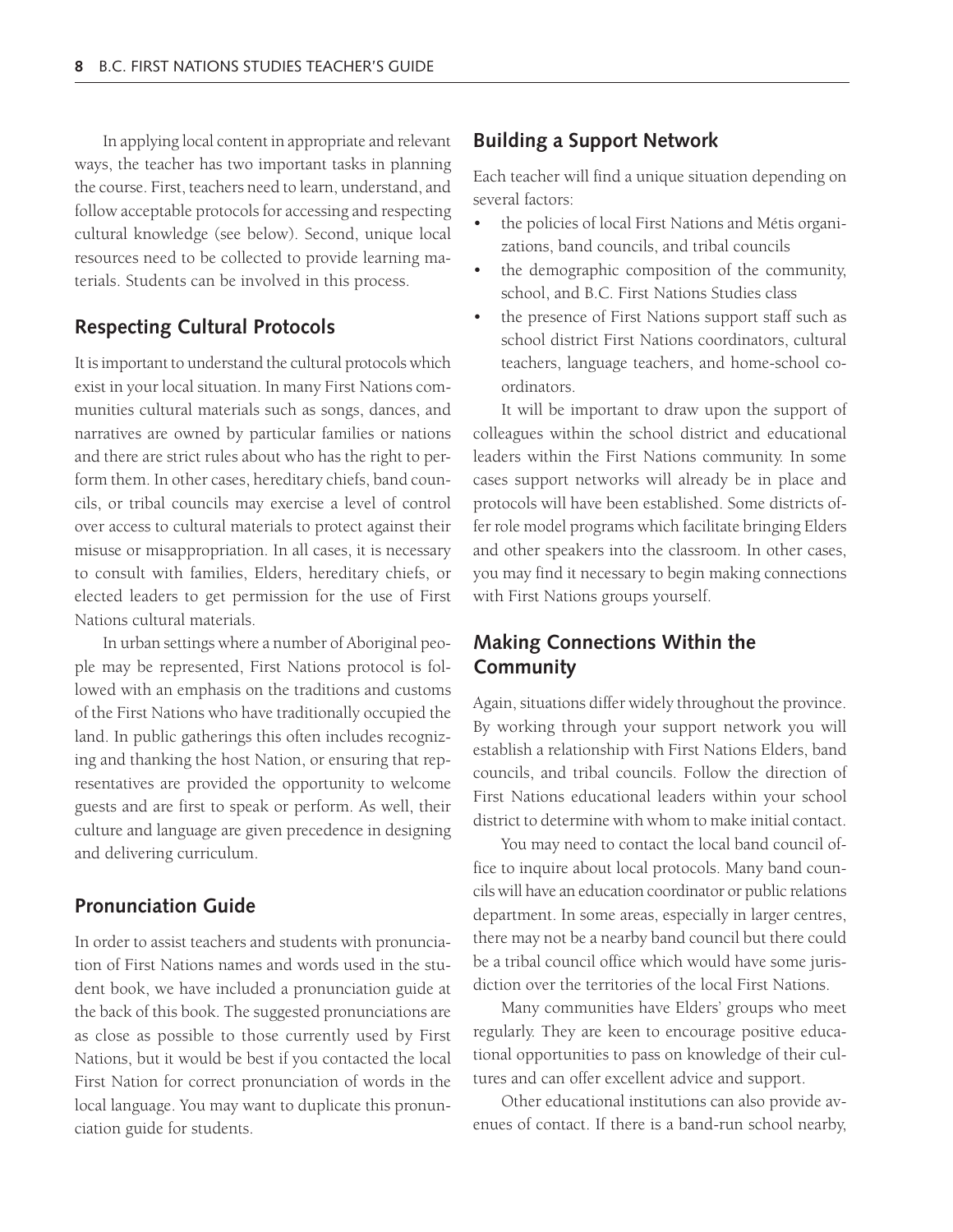the staff there may be able to offer support. Many bands also have local adult education centres whose staff and students may help. Some community colleges have First Nations liaison officers.

Many larger communities have Friendship Centres and local Métis associations that offer a variety of programs to support First Nations people living away from reserves.

## **Bringing Elders, Speakers, Storytellers, and Role Models into the Classroom**

Bringing Aboriginal speakers into the class is an important part of the curriculum. It enhances the self-esteem of students and promotes pride in their cultural heritage. It brings a variety of Aboriginal voices and perspectives into the classroom.

The support networks you have set up will help to identify qualified and willing speakers to visit your class. Follow the appropriate channels that have been set up in your school or district to set a date and time for the visit.

- Make sure that expectations are clearly laid out before the visit.
- Have clear goals for the lesson so that there is a meaningful context for the visit.
- Let the guests know how their visit fits into what the students are learning.
- Prepare the students for the visit. Make sure they know the person's name, the purpose for his or her visit, and what the students' involvement will be.
- Use an activity related to the topic prior to the visit to help set the stage.
- Inform the school administrator and office staff of the name of the visitor and the time and purpose of the visit.
- Follow school district and Aboriginal community protocols.

On the day of the visit, choose one or two students to greet the guest at the office and accompany them to the classroom. Remember that your visitor is not a school teacher. Be ready to handle class management issues that may arise during the session. If necessary, assist the guest

speaker to reach closure with the students. At the end of the presentation, have a student assigned to thank the guest.

As a sign of respect it is a good idea to present the speaker with a gift, if possible. Some school districts have budgets for a modest honorarium.

Follow up the session with a discussion and review of what the students learned. You may want your students to do further research based on the information the speaker presented. Guest speakers usually appreciate a letter of thanks following their visit.

## **Building a Local Resource Library**

Involve your students in collecting resources dealing with both local issues and topics and those with a broader scope. This might include newspaper and magazine articles, copies of materials such as photographs and documents gathered from museums and archives, and copies of students' research.

Try to build a gallery of photographs which depict local First Nations people and places. Local archives and First Nations societies or band councils may be able to assist. The B.C. Archives has an excellent photographic collection, much of it available for viewing on-line at www.bcarchives.gov.bc.ca/cgi-bin/www2m. Other museums and archives are gradually adding photographs to on-line collections.

It is important to make sure people in photographs are identified by name. In many archival photographs, First Nations people are anonymous. Students can help to identify anonymous people in local pictures by seeking help from Elders in the community.

Consider building a special land claims file. There are many newsletters and press releases discussing ongoing land claims negotiations. Collect local and provincial materials. Local tribal council offices will likely have information, as well as the B.C. Treaty Commission (www.bctreaty.net) and the British Columbia Treaty Negotiations Office (www.prov.gov.bc.ca/tno). The Federal Treaty Negotiation Office publishes a quarterly publication, *Treaty News*, out of its Vancouver office. It includes updates on B.C. treaty negotiations, along with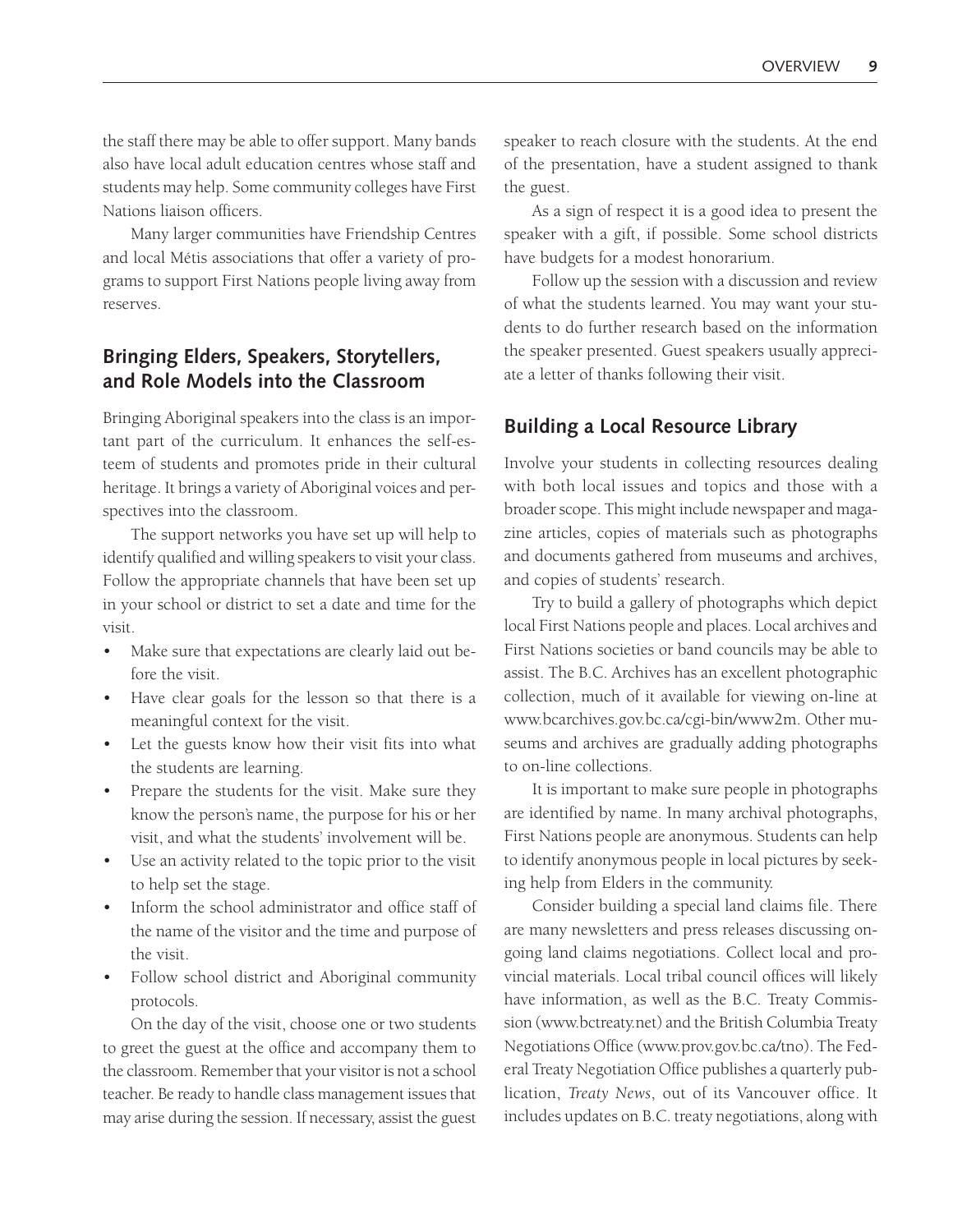news about interim measures First Nations are signing for economic and employment development. Copies of this publication can be obtained by calling the Vancouver office at 1-800-665-9320.

## **Dealing with Controversial and Sensitive Topics**

A controversial topic has two important characteristics:

- it contains one or more issues that have no clear resolution on which all parties can agree or for which there are no readily available resolutions;
- the issue $(s)$  have public prominence and have received media attention over a period of time.

Before attempting to teach a controversial topic, teachers should conduct a self-reflection activity in which they identify their own biases, recognizing and listing them so that they are able to address them before and during teaching.

The following ground rules will also help to ensure that the topic is presented fairly and with sensitivity. Remember that:

- a classroom is not a platform;
- controversy is best taught through discussion rather than instruction;
- discussion should protect diverging views among participants;
- a teacher is responsible for ensuring exploration of the issue so the discussion promotes understanding and is not merely an exchange of intolerance;
- students can be encouraged to analyze any controversial issue by asking the following questions:
	- ° What is the issue about?
	- ° What are the arguments?
	- ° What is assumed?
	- ° How are the arguments manipulated?

Instruction related to a controversial topic should also include:

• ground rules for interaction and discussion (for example, respect and value what others have to offer; acknowledge discomfort);

- a clear division of tasks and responsibilities;
- time to deal with students' concerns and questions.

Before showing videos of or initiating instructional activities on sensitive and/or controversial topics, teachers should inform students that people who are most knowledgeable about the issues may have painful memories to share, and that while speakers who share difficult experiences may feel hurt or anger, they also have the strength to share their feelings with others in order to promote healing and understanding (for example, Aboriginal war veterans or people with residential school experiences).

It is important that the teacher be prepared to help students deal with the difficult emotions they may feel upon encountering certain aspects of Aboriginal history and current events. This may involve consulting with people who are knowledgeable about the issue and/or who are trained to counsel students (for example, members of the Aboriginal community or the school counselling staff). Conversely, teachers should also be prepared to follow up on the positive experiences that may emerge from such an exploration (by writing letters, further research, projects, and so on).

(This material has been adapted from the British Columbia Teacher's Federation video and discussion guide, *Shaking the Tree,* and the Facilitator's Package for the "Teaching Controversial Issues" workshop. The kit includes a section specifically for teaching Aboriginal topics and contains valuable information for all teachers. The materials are available from the BCTF.)

#### **Recognizing Bias and Stereotypes**

Students should be encouraged to identify bias, both their own and in the materials they read or view. Teachers can help students develop this important skill by asking questions such as the following:

Who is the author and what is her or his relationship to the person or topic being discussed? Does the person stand to benefit from presenting a "positive slant" or might she or he be in some danger by expressing a negative opinion?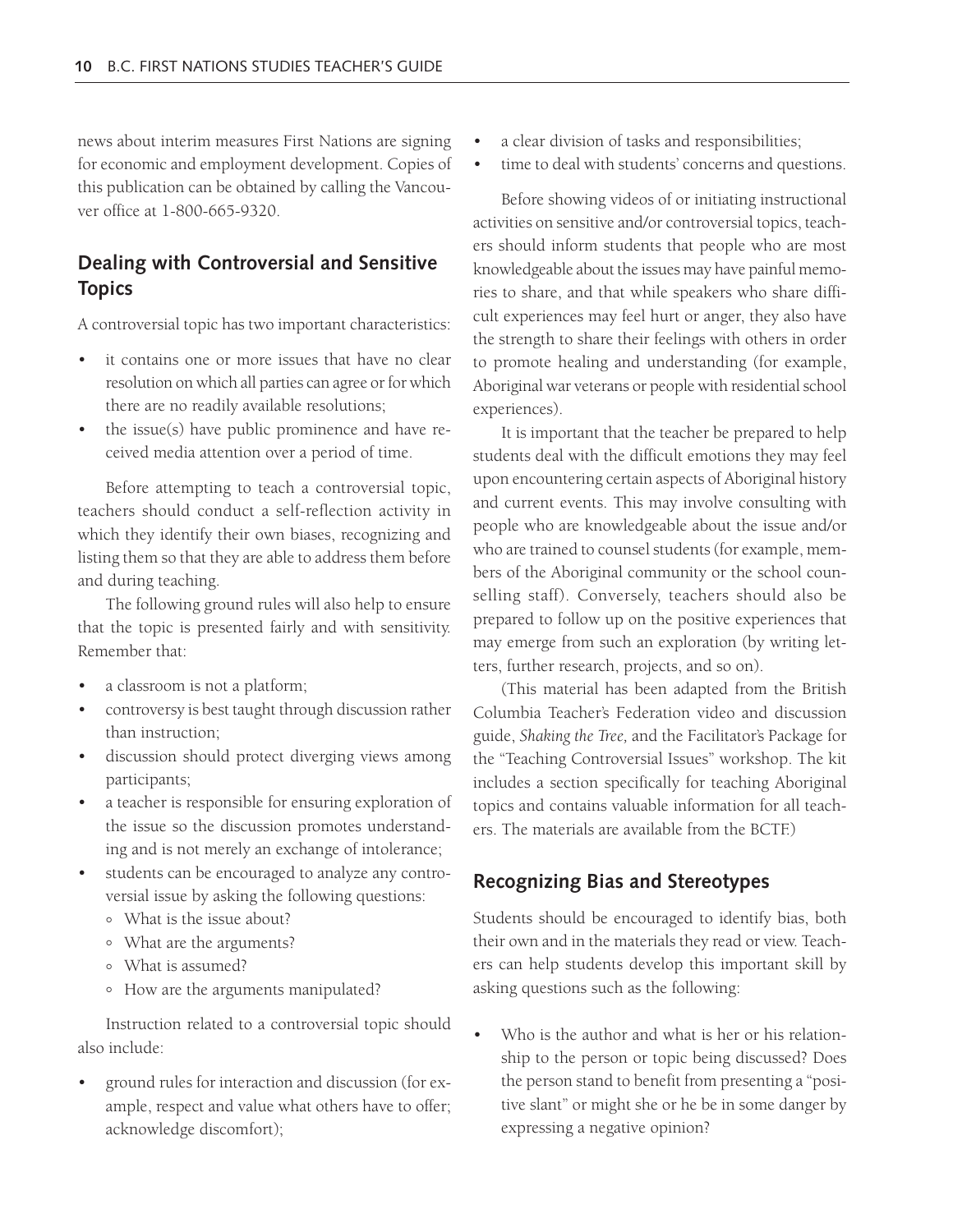- How well qualified are the presenters of the information and how reliable are their sources?
- Are claims made that cannot be supported? Are conclusions based on facts, opinions, or assumptions?
- Is there bias by omission? Whose perspective and experience is excluded?
- How is the bias shown?
- Is this resource still valuable in some way?

### **Skills and Processes**

The *B.C. First Nations Studies 12 IRP* includes four major learning outcomes that relate to skills and processes. These are overarching outcomes that will be integrated throughout the course.

It is expected that students will:

- demonstrate the ability to think critically, including the ability to
	- ° define an issue or problem
	- ° develop hypotheses and supporting arguments
	- ° gather relevant information from appropriate sources
	- assess the reliability, currency, and objectivity of evidence
	- ° assess the role of values, ethics, and beliefs
	- recognize cause and effect relationships and the implications of events
- demonstrate skills associated with active citizenship, including the ability to
	- ° collaborate and consult with others
	- ° respect and promote respect for the contributions of other team members
	- ° interact confidently
- design, implement, and assess detailed courses of action to address First Nations issues
- demonstrate appropriate research and oral and written presentation skills, including the ability to
	- ° access and interpret material from a wide variety of primary and secondary sources, including print sources, electronic sources, and First Nations oral traditions
	- ° present in oral and written form
	- ° design, construct, compose, and perform
- ° create and interpret maps
- ° present and interpret data in graphic form

A number of learning strategies can be applied to teach these skills and apply the processes. These include:

- using a critical approach to research materials
- incorporating critical thinking strategies
- keeping reflective journals

## **A Note about Vocabulary**

Not all culturally specific terms used in the text are included in the student book glossary. Therefore it is important to take the time to discuss and define words that have special significance in Aboriginal cultures (e.g., *matrilineal, shaman, colonial powers*). Some activities to build vocabulary are included in this guide; many other strategies are available in language arts resources.

## **Using Resources Listed in this Guide**

This course calls for the use of a wide variety of supplementary resources including some from local sources. Many of the learning resources listed in this guide are not on the ministry's provincially Recommended list and must be used according to local school board approval procedures. See the policy at: http://www.bced.gov.bc.ca/ policy/policies/prov\_approval\_of\_lr.htm.

Annotations and purchasing information for the provincially Recommended BCFNS12 learning resources can be found at: http://www.bced.gov.bc.ca/irp/bcfns12/ apbtoc.htm.

BC Learning Connection (BCLC) is the distribution agent for Provincially Recommended videos for which the Ministry has licensed duplication rights. In addition, BCLC is a distributor for some other videos listed in this teacher guide. See: http://www.bclc.bc.ca/index.htm.

Teachers should be aware of the provisions pertaining to copyright and video public performance rights, which can be found on page three of Evaluating, Selecting and Managing Learning Resources: A Guide (2002), available at: http://www.bced.gov.bc.ca/irp\_resources/lr/ resource/res\_main.htm.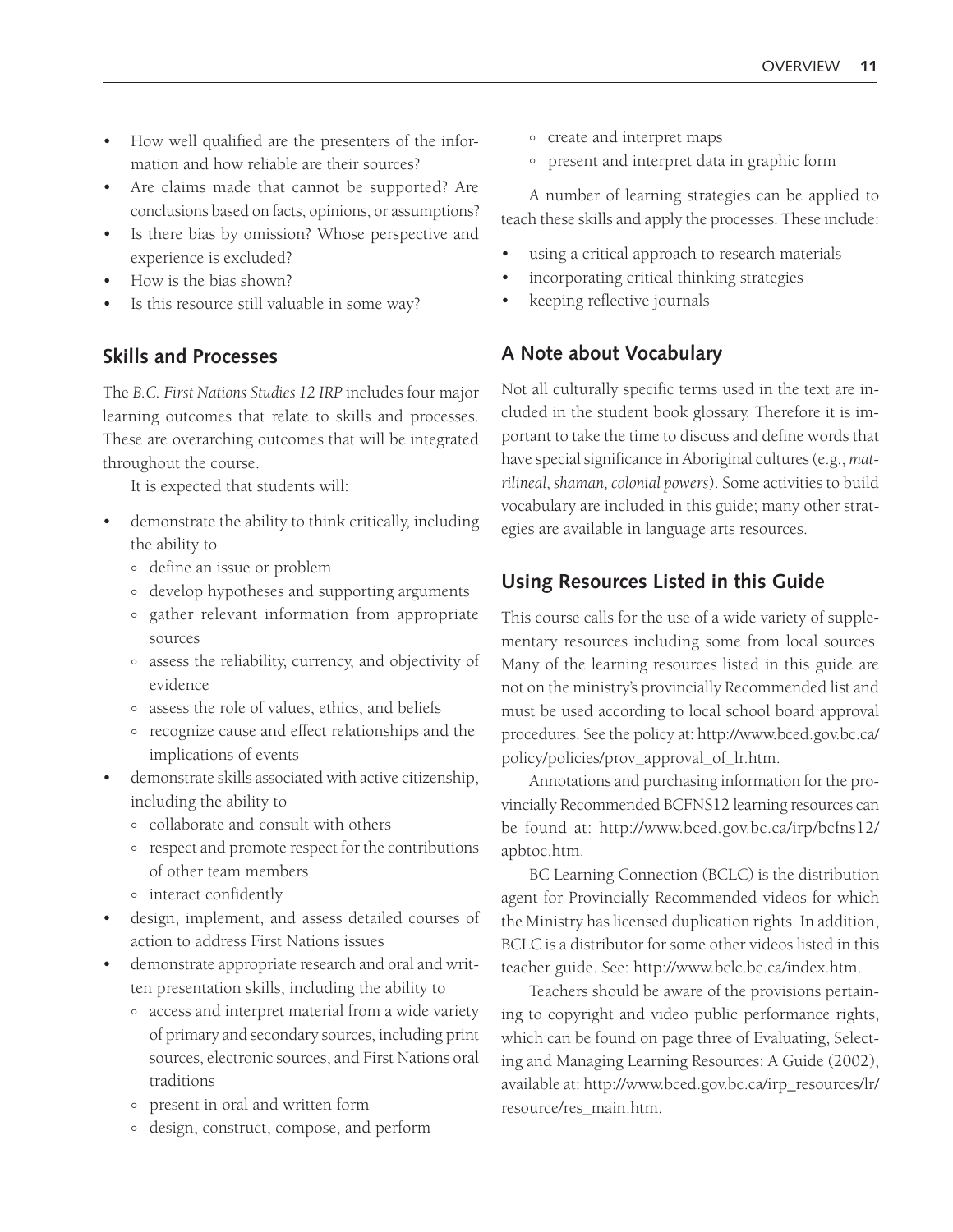#### **Using Research Materials**

It is important to have as many primary source materials on hand as possible. Contact your local band council, tribal council, treaty office, Friendship Centre, or Métis association for copies of archival materials relating to your local community.

Encourage students to approach documents with a critical eye. Who wrote it? What was their purpose? Discuss the difference between primary and secondary sources.

#### **Using Internet Resources**

Some teachers have found that the internet (World Wide Web) is a useful source of learning resources. This guide offers some suggested on-line resources, but please note that none of the material from this source has been evaluated by the Ministry, in part because of the dynamic nature of the medium.

## **Using the Report on the Royal Commission on Aboriginal Peoples**

One of the most important documents for First Nations, Métis, and Inuit is the five-volume report published by the Royal Commission on Aboriginal Peoples in 1996. It details much of the history of Aboriginal peoples' experiences with colonization, and puts forward many recommendations for change. Although not currently available, when the document was first released it was sold and distributed, and you may find it in some libraries. Highlights are available on-line at www.ainc-inac.gc.ca/ ch/rcap/rpt/index\_e.html.

## **B.C. First Nations Studies Digital Video Project**

Consider using digital video technology to help your students learn and incorporate local First Nations themes into videos. A pilot of the B.C. First Nations Studies Digital Video Project took place in five schools around the province, from which extensive teacher resource materials were developed. They are distributed on a CD-ROM

available in schools or from the Ministry of Education (order from Government Publication Services in Victoria).

#### **Using Reflective Journals**

It is suggested that students use reflective journals to consolidate their learning as they progress through the course. Along with writing, illustration is also encouraged, as are oral presentations. Ideally, the journals will help students think about their understanding of and opinions about issues relating to First Nations.

Decide how you will use the journals as an assessment tool, and make sure students understand your expectations. How often will students be expected to write in their journals? How often will you read them?

Suggested topics for students to reflect on are provided in each chapter. You may use these topics or give students the following general guidelines:

- 1. Summarize what you have read in the text and other resource materials, or seen in a video.
- 2. Include one or two meaningful and thought-provoking quotes from the readings.
- 3. Describe your personal responses to the readings, discussions, or projects you are working on.
- 4. Illustrate (draw) your response to the readings and add a caption that explains your drawing.

## **Incorporating Aboriginal Approaches to Teaching and Learning**

Over time, Aboriginal peoples developed ways of teaching and learning that embody their unique world views and concomitant traditions. Participating in the traditions of the nation is the most important way to learn about the knowledge embedded in those traditions. Aboriginal knowledge and histories are embedded in songs, stories, dances, crests, house posts, petroglyphs, basketry, blankets, and paintings, to name a few. Aboriginal approaches to teaching and learning bring meaningful engagement for Aboriginal students in a contemporary classroom setting. Some of these characteristics and approaches are listed below: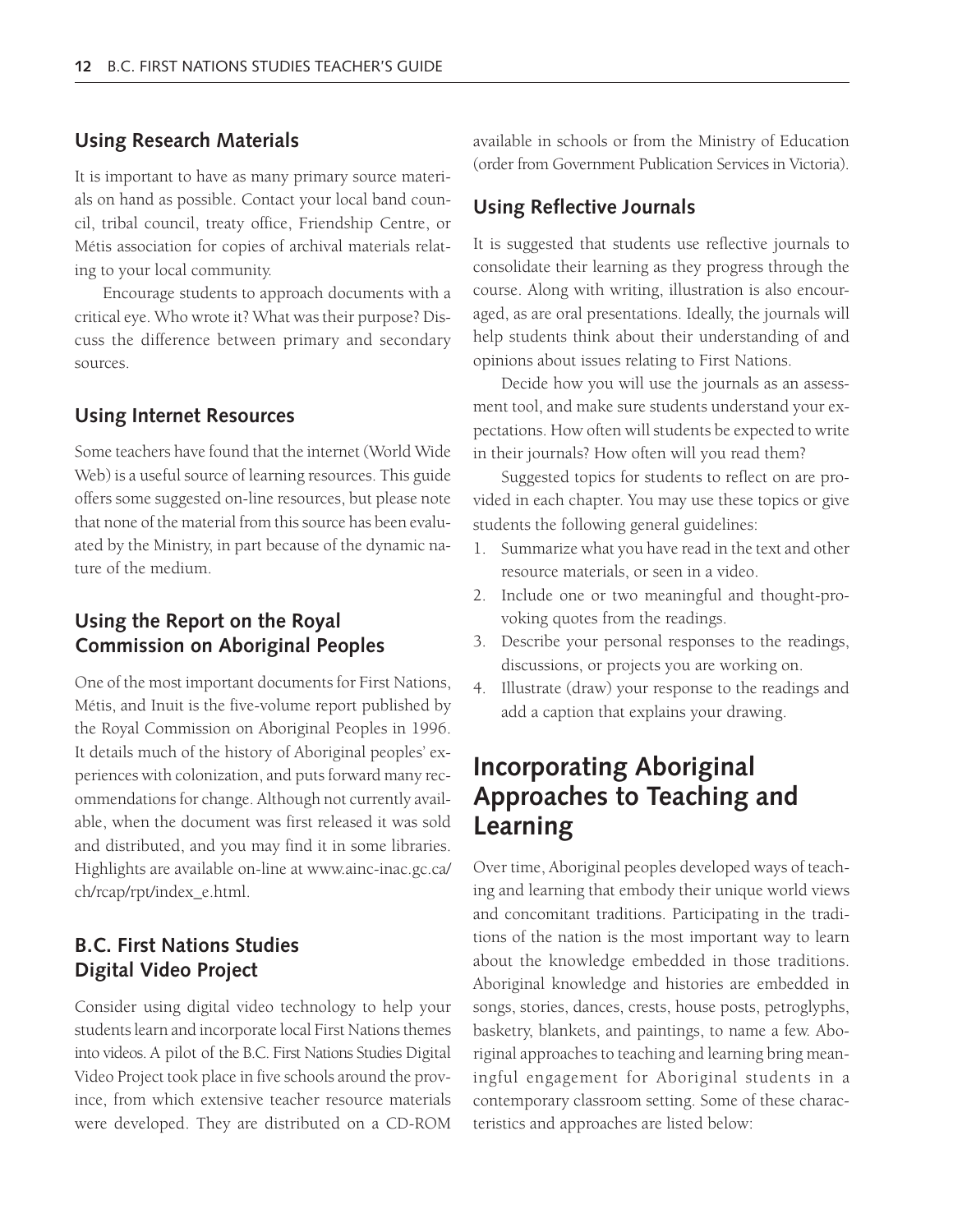- 1. Mastery, belonging, generosity, independence.
- 2. Modelling and observation.
- 3. Watching, then doing.
- 4. Respecting the learner and the choices the learner makes.
- 5. Teaching and speaking with a language of respect.
- 6. Accepting and honouring the contributions of all.
- 7. Building on the strengths of the learners.
- 8. Using reflective thinking.
- 9. Building on the ideas of others (as opposed to offering a critique).
- 10. Patience.
- 11. Humour.
- 12. Understanding that learning in a group context such as the family can transfer to the classroom situation.
- 13. Valuing the oral tradition and storytelling.
- 14. Encouraging harmony, acceptance, and understanding.
- 15. Connecting with each other in a close, caring relationship.
- 16. Incorporating hands-on experiences.
- 17. Recognizing that real, relevant experiential learning can occur outside the classroom.
- 18. Understanding that everything is connected and concepts cannot be isolated from other concepts.
- 19. Mentoring.
- 20. Using Talking Circles.

## **Using Talking Circles as a Teaching Tool**

The Talking Circle incorporates many of the Aboriginal approaches to teaching and learning outlined above. Note, however, that not all nations use Talking Circles. Follow the protocol of the local nation or of those participating in the circle.

- 1. Physically arrange classroom desks into a circle.
- 2. As the circle has no beginning and no end, students will recognize that they all have equal status with their peers as well as the teacher.
- 3. The teacher may use this opportunity to pose questions about the text or to have students reflect on a section of the text.
- 4. Use an object such as a stone or a feather to indicate

who will be speaking at any given time (pass it to the next person who wishes to speak).

- 5. Ground rules:
	- Bring only yourself and nothing else to the circle.
	- Have an object to indicate who will be speaking.
	- Only one person at a time has the right to speak and others are mindful and respectful.
	- Each person has the right to pass and not speak; your presence is appreciated regardless of whether your voice is heard or not.
	- There are no put-downs.
	- Respect personal space.
	- What is said in the circle stays in the circle.

## **Incorporating Critical Thinking**

The ability to think critically about issues and problems is an essential tool for everyone to acquire. In this book, we have adopted the critical thinking model developed by the Critical Thinking Consortium (TC<sup>2</sup>) and have incorporated it into the teaching strategy for the course by including "Critical Challenges" for each chapter.

The TC<sup>2</sup> model is a curriculum-embedded approach; that is, the intellectual tools that students need to think critically are intertwined with the content of the course; they are not just "add-on" skills that can be tacked on and separated from the course material itself. Indeed, the TC2 model is a way of teaching the content, and student understanding of the key concepts is reached through thoughtful analysis of problems central to the subject matter.

Each Critical Challenge is presented in a similar way. A critical question or task related to the chapter content is formulated and an overview describing the lesson focus and main student activities is presented. Suggestions for evaluation criteria are included, as well as specific assessment rubrics for the Critical Challenge. Although a great deal of the contextual material students will need is included in the student book, additional material and assessment rubrics are presented in this guide in the form of Blackline Masters.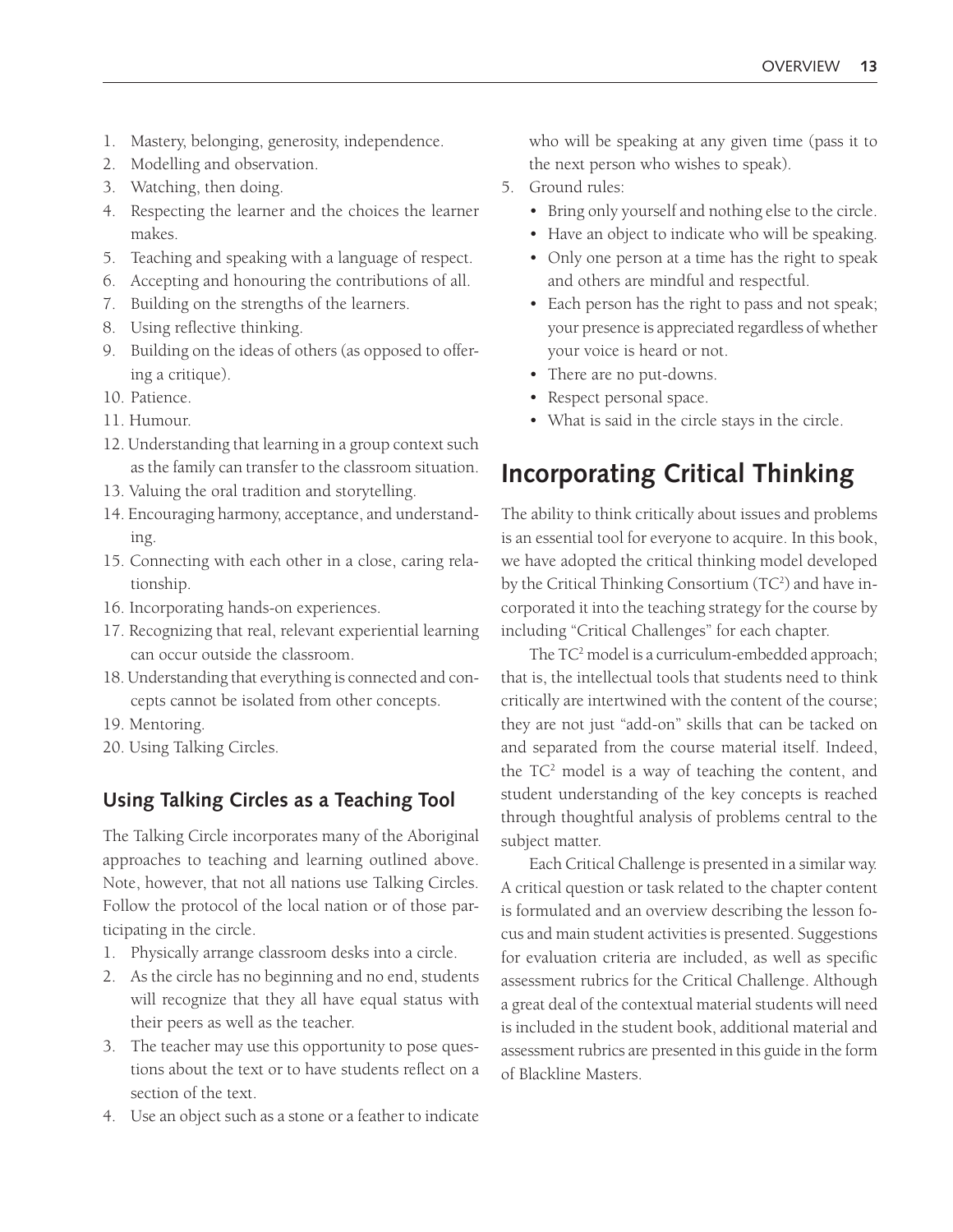## **Five Principles of an Ethic of Critical Thinking**

- 1. Knowledge is not fixed, but always subject to re-examination and change.
- 2. There is no question which cannot, or should not, be asked.
- 3. Awareness of, and empathy for, alternative world views is essential.
- 4. There is a need of tolerance for ambiguity.
- 5. There is need of a skeptical attitude towards text.

Source: Sears, Alan, and Jim Parsons. 1999. "Principles of an Ethic of Critical Thinking," in *The Canadian Anthology of Social Studies,* Case, Roland and Penney Clark (eds.). Vancouver: Pacific Educational Press.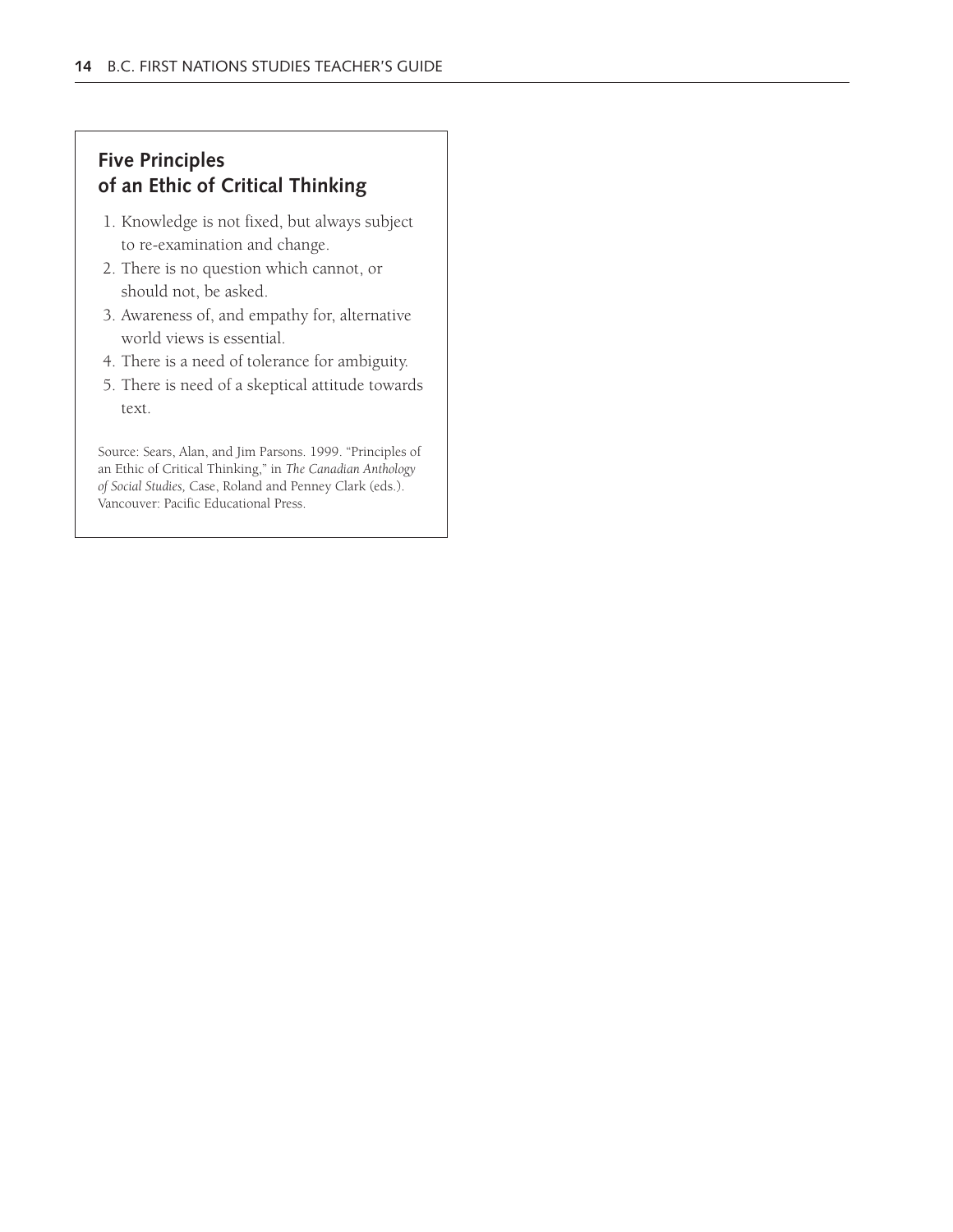# **The Voice of the Land Is Our Language**

## **Summary of the Student Text**

This introduction to the book gives an overview of the world view of First Nations people, outlining central cultural values and beliefs that are shared by the Aboriginal people of British Columbia.

## **Prescribed Learning Outcomes**

It is expected that students will:

• relate First Nations concepts of land and resource ownership to spiritual and other cultural dimensions, including language

## **Key Concepts**

• All cultures have an evolving world view that includes widely accepted yet unstated assumptions and practices.

## **Materials and Resources**

- Traditional First Nations music on CDs or cassettes
- Photographs of cultural objects such as masks, feathers, drums
- Video: *In the Beginning* (*BC Times* video series)
- www.puzzlemaker.com
- Blackline Masters Intro-1 to Intro-6
- Blackline Master 4-1 (page 68)
- Blackline Master 4-2 (page 69)

## **Teaching Strategies and Activities**

#### **1. Introducing the** *B.C. First Nations Studies* **Course**

- Bring a range of photographs or items that represent First Nations and Métis cultures and ask students what they think their meanings are.
- *Cautionary note for the following activity*: *Some students do not live with their families and may not know their family background or customs. You may need to adapt this exercise to make it appropriate for your class.* Identify the different cultures that students in the class come from. In small groups, have students dis-
	- ° Family background, holiday customs, and special occasions
	- ° Customs, values, and beliefs

cuss:

Have each group present to the entire class. Encourage students to identify similarities and differences among First Nations.

#### **2. Introducing the** *B.C. First Nations Studies* **Book**

- Have students look carefully at the photographs in the introduction and identify the cultural information that is represented or inferred in each image. They can record their answers on Blackline Master Intro-1 and then discuss them in small groups.
- As a class, have students discuss what the title of the introduction might mean.
- Select any number of vocabulary words in the introduction that may be unfamiliar to students and design an activity using them. A partial list of words includes: *extended family, oral history, hereditary, culturally appropriate, protocols, holistic, banished.* Some examples of activities are games such as Jeopardy,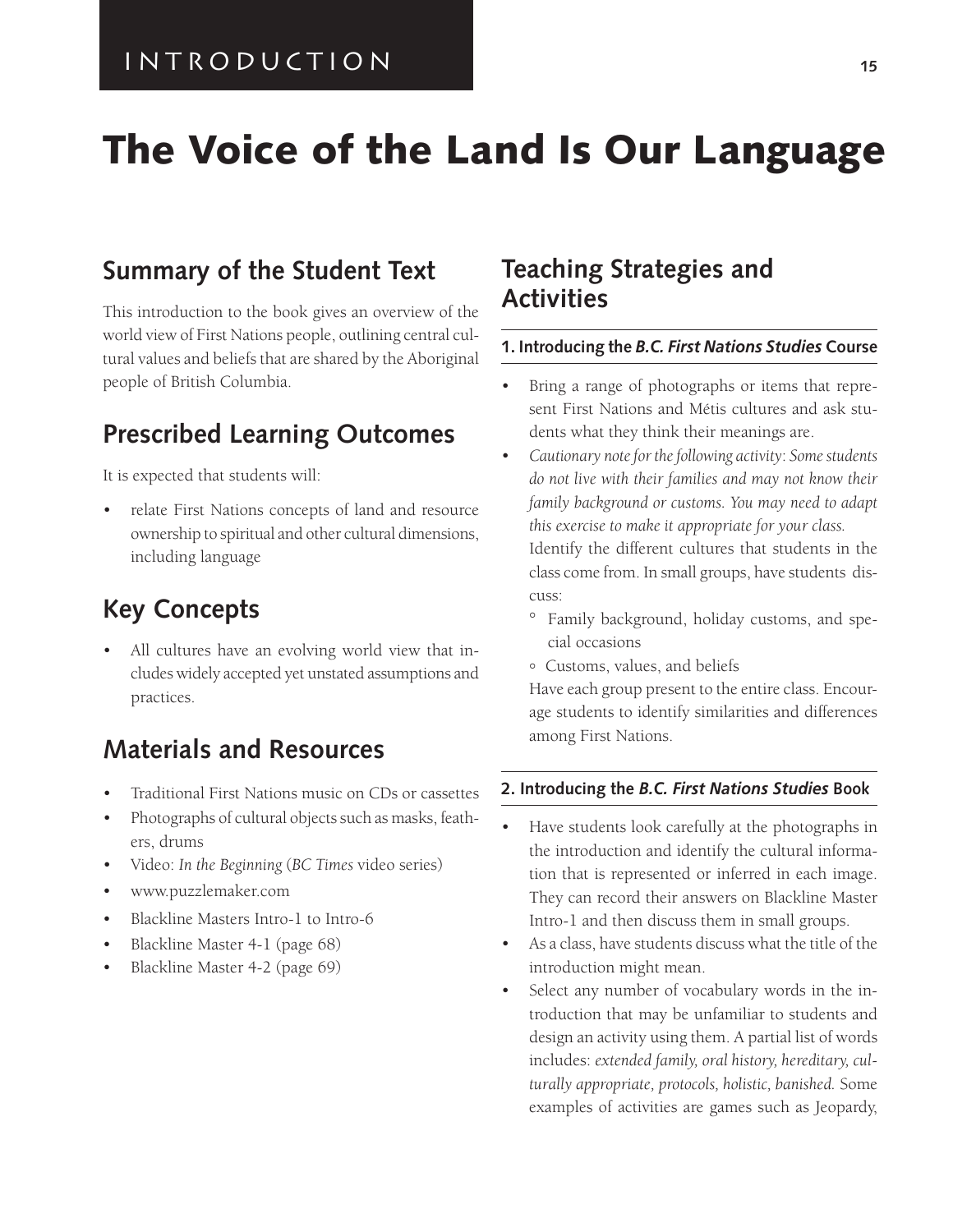word searches, and puzzles. Or use Blackline Master 4-1 (page 68) for the following activity:

- ° Working in pairs, have students find words in the introduction for which they need to confirm the meanings. Students can record the words and what they think the words mean on the worksheet, then change partners and review the definitions.
- Use the "Know-Wonder-Learn" strategy before students read the introduction.
	- ° While listening to traditional Aboriginal music, ask students to brainstorm some of the things they know about First Nations culture. Under the heading "What We Know," ask students to write down their answers to the question, "What are some of the main characteristics of First Nations societies in B.C.?"
	- ° Ask students to generate questions about unclear or disputed ideas under the heading "What We Wonder."
	- ° After reading the introduction, ask students to work in small groups to review the "Know" and "Wonder" responses and to record under the "What We Learned" column things they learned from the reading and what they still need to learn.
- In pairs, have students explain the key points in the introduction to a partner.
- In pairs, have students discuss open-ended questions such as the following:
	- ° Why are stories significant to First Nations cultures?
	- ° How does spirituality reflect First Nations values and beliefs?
	- ° What are some examples of cross-cultural protocols?
	- ° Identify some strategies for conflict resolution. Do you agree or disagree with each strategy?
	- ° What is the connection between the land and First Nations cultures?
- Drawing project: Have students choose two of the following six topics in the introduction:
	- ° Introduction to The Voice of the Land
	- ° Governance
	- ° Spirituality
- ° Cross-Cultural Protocols
- ° Conflict Resolution
- ° Stewardship of the Land

Using Blackline Master Intro-2, have students draw an image that represents each of their two chosen topics and write a caption that demonstrates their understanding of the concept.

- Using the topics from the introduction listed above, divide the class into groups and have students read the sections assigned to their group. Using a cooperative teaching model, have a student from each group teach his or her section to another group, using Blackline Master Intro-3 to record the key points.
- Have students read the narratives (in red type) on pages 8–15 of the student book introduction and identify the teachings by completing the chart on Blackline Master Intro-4. Some students may prefer to summarize their understanding of the teachings in paragraph form.

#### **2. World View**

Discuss the idea of world view. Expand on the information in the text by using the background information on Blackline Master Intro-5. You may want to make it into an overhead transparency.

- To make the idea of world view concrete, use an activity such as the ink blot activity to introduce the idea of world view. The *NESA Activities Handbook for Native and Multicultural Classrooms* has some detailed instructions for this activity. All three volumes in this series include a variety of activities that deal with world view and respecting diversity of cultures (as well as other topics).
	- ° Use Blackline Master 4-2 on page 69 to compare world views between Aboriginal and European people on first contact.
	- ° Discuss the term world view. Some points for discussion could include:
		- 1. We can have a personal world view and also share a cultural world view.
		- 2. Aspects of world views can change as a person or group has new or different experiences.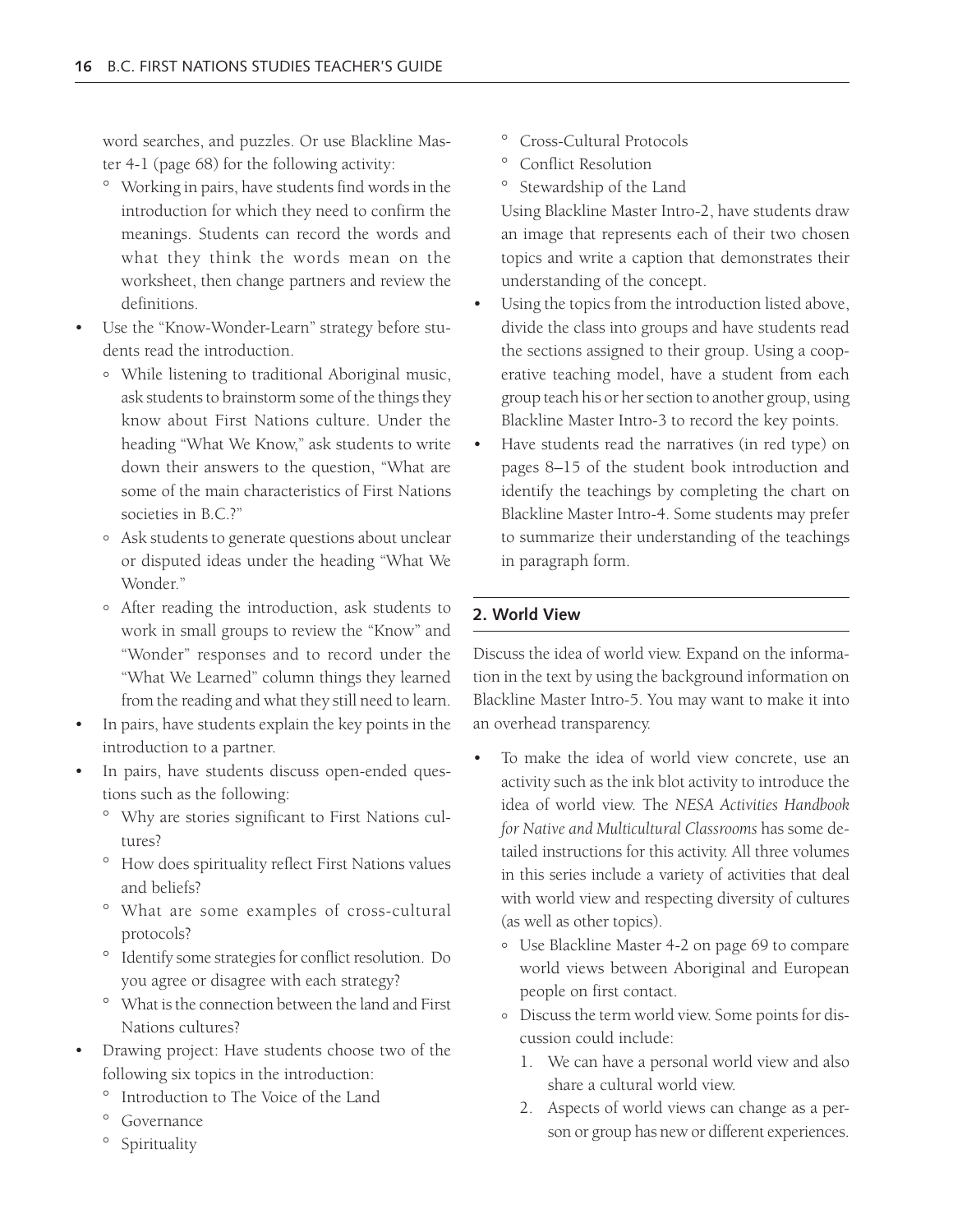- 3. Our beliefs and values are so much a part of our lives that we do not normally think about our world view.
- Discuss how world view can affect some specific aspects of culture, such as the following:
	- 1. Roles. (*Cultures often dictate roles people play in their society. Tremendous differences exist with respect to who takes on these roles and how they are enacted in different social groups. Gender roles may vary from one culture to another.*)
	- 2. Individual versus the collective. (*Some cultures value individualism, while others put the group first.*)
	- 3. Rituals or superstition? (*Important rituals in one culture may be seen as superstition by others.*)
	- 4. Social class and status. (*Distinctions that people make based on various markers of high and low status can differ from culture to culture*.)
	- 5. Work. (*Sometimes called the "work ethic," who works and how much time people spend on work differ from culture to culture.*)
	- 6. Time. (*Different cultures have varying perceptions of time and the degree to which someone is tied to the clock.*)
- Have students brainstorm examples of problems that might arise due to ethnocentrism and cultural stereotyping.
- Have students read the poem by Scott Momaday, "A First American Views His Land," reprinted on Blackline Master Intro-6. In small groups, have them discuss the world view presented in this poem.
- For further background information and activities on cultural sensitivity, see the unit "Assessing Early Anthropology," Critical Challenge B in *Early Contact and Settlement in New France*. Included are activities for interpreting cultural practices.

#### **3. Predictions**

Discuss with the class the first sentence in the last paragraph of the introduction: "What happened next in our world has taken our people to places that were unexpected and at times unbelievable." Elicit student responses to these questions:

• What did happen next? What events are being referred to?

Students' responses will give you an understanding of their knowledge of the events of contact and its impact.

#### **4. Reflective Journals**

Introduce reflective journals. Discuss your expectations and the procedures to be used. (See page 12 of this guide.)

- Ask students to reflect on some major themes contained in the introduction. Point out that these themes will run through the course. Before writing in the journal, ask students to find examples in the text of the following:
	- ° Respect
	- ° Relationships with the land
	- ° Oral tradition
	- ° Spirituality

Note: Make sure students understand what is meant by spirituality. Discuss the section on page 10 in the student book introduction. Also refer to the definition on page 45 of the student book.

## **Extension Activities**

- 1. Here are some other activities you may want to try from the *NESA Activities Handbooks*:
	- "Universals of Culture" (Vol. 2, page 15). Purpose: To explore elements common to all cultures and to encourage reflection on the complexity of culture.
	- "Views of Man and Nature" (Vol. 3, page 75). Purpose: To examine First Nations' and Western views of the world and man's relationship to it.
- 2. As an introduction to this course, you may want to view the first video in the *BC Times* series, *In the Beginning.* It begins with the geography of the land and discusses First Nations societies, using the archaeological dig at Keatley Creek near Lillooet to illustrate the complexity of societies before European contact. This is followed by the history of the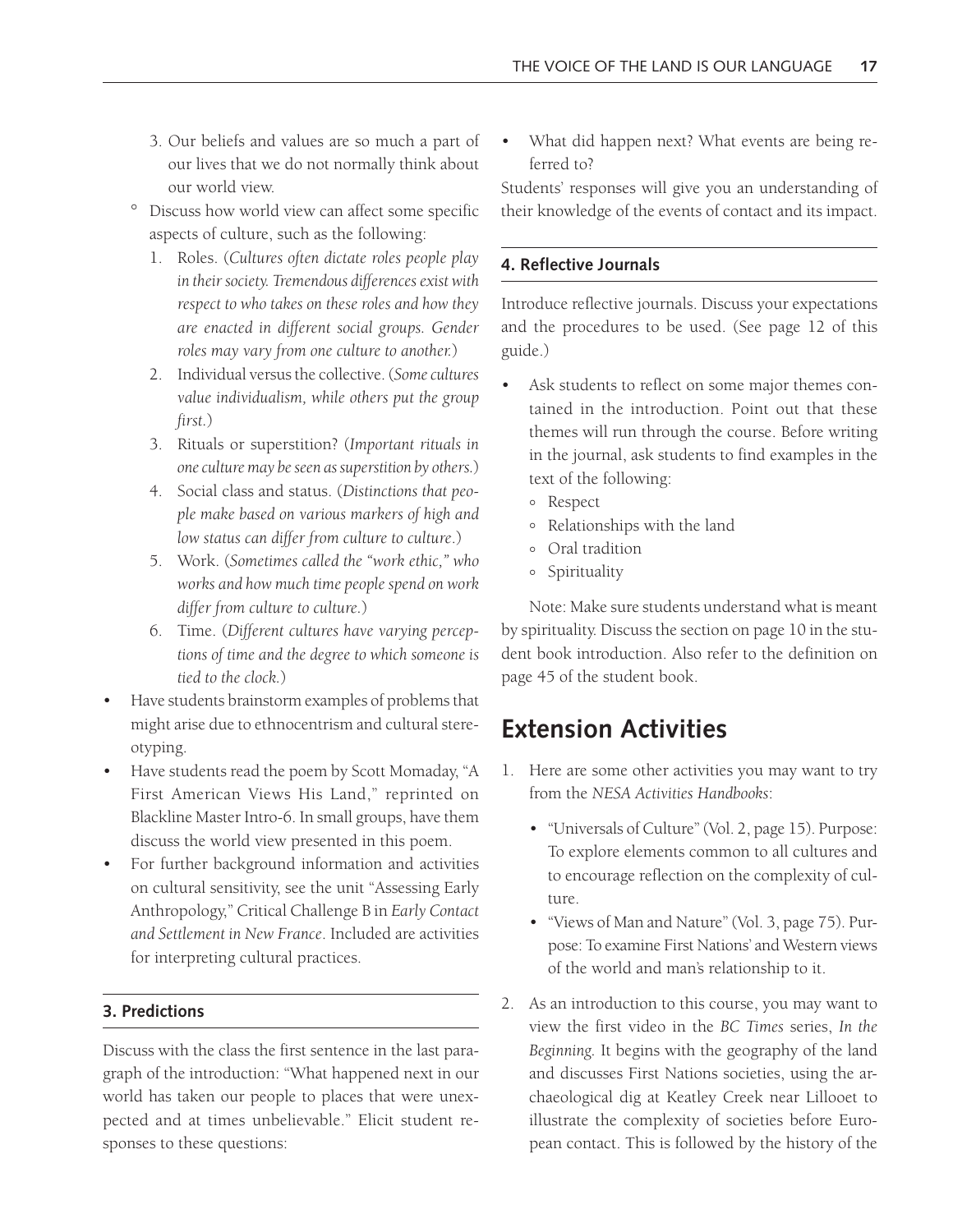arrival of the fur traders and their influence. (BC Learning Connection # SS0273.)

• After viewing the video, ask students to write in point form five things they learned from the video.

## **Additional Resources**

- Sandwell, Ruth et al. (eds.) 2002. *Early Contact and Settlement in New France.* Richmond, B.C.: Richmond School District, The Critical Thinking Co-operative.
- Sawyer, Don and Howard Green. 1984. *The NESA Activities Handbook for Native and Multicultural Classrooms*. Vancouver: Tillacum Library.
- Sawyer, Don and Art Napoleon. 1991. *The NESA Activities Handbook for Native and Multicultural Classrooms,* Vol. 2. Vancouver: Tillacum Library.
- Sawyer, Don and Wayne Lundeberg. 1993. *The NESA Activities Handbook for Native and Multicultural Classrooms,* Vol. 3. Vancouver: Tillacum Library.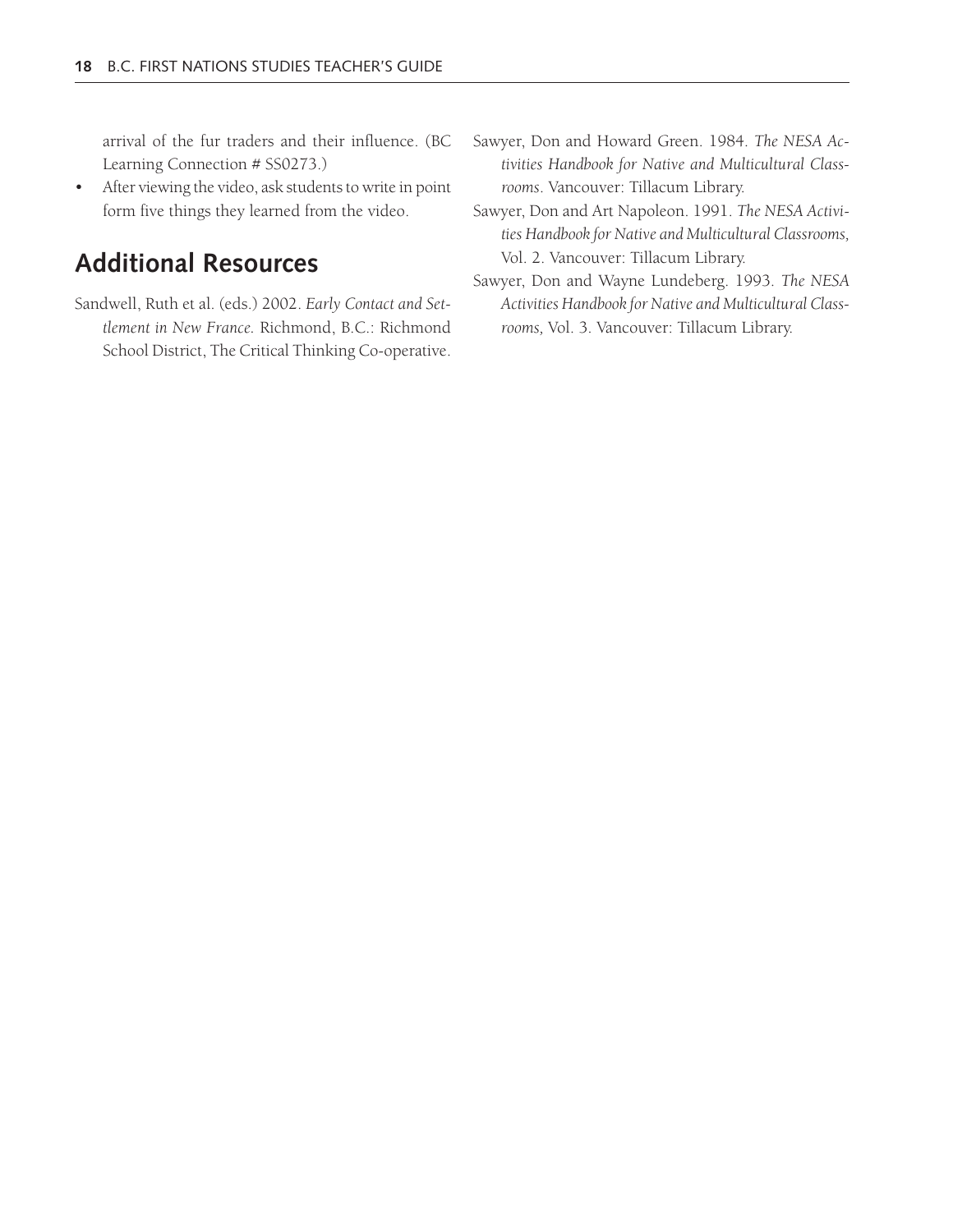# **Cultural Information from Photographs**

Carefully view the photographs on pages 8–15 of the introduction and in note form identify the cultural information represented and inferred in each image.

| Spindle<br>whorls    |                      |                                     |                         |                                     |         |
|----------------------|----------------------|-------------------------------------|-------------------------|-------------------------------------|---------|
| Copper               |                      |                                     |                         |                                     |         |
| Salmon               |                      |                                     |                         |                                     |         |
| Woman<br>with basket |                      |                                     |                         |                                     |         |
| House<br>front       |                      |                                     |                         |                                     |         |
| Chilkat<br>robe      |                      |                                     |                         |                                     |         |
| Stone carv-<br>ings  |                      |                                     |                         |                                     |         |
| Haida<br>poles       |                      |                                     |                         |                                     |         |
| <b>Teachings</b>     | Spiritual<br>beliefs | Environment:<br>Natural<br>features | Environment:<br>Animals | Nation,<br>community,<br>and family | History |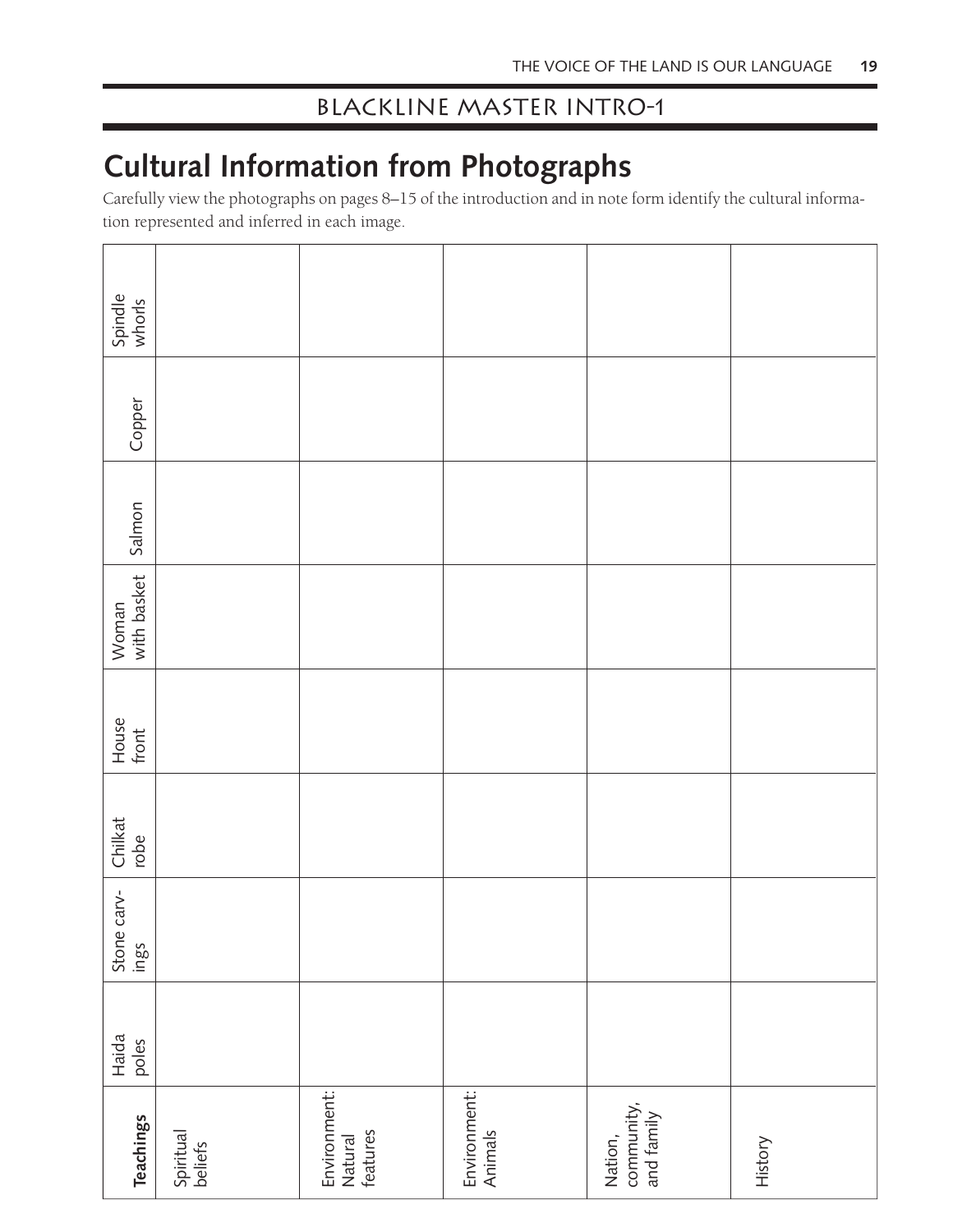# **Illustrating Concepts in the Introduction**

Select any two topics from the headings in the introduction, draw an illustration that portrays each topic, and write a caption that explains your image.

| Topic 1 | Topic 1 |
|---------|---------|
|         |         |
|         |         |
|         |         |
|         |         |
|         |         |
|         |         |
|         |         |
|         |         |
|         |         |
|         |         |
|         |         |
|         |         |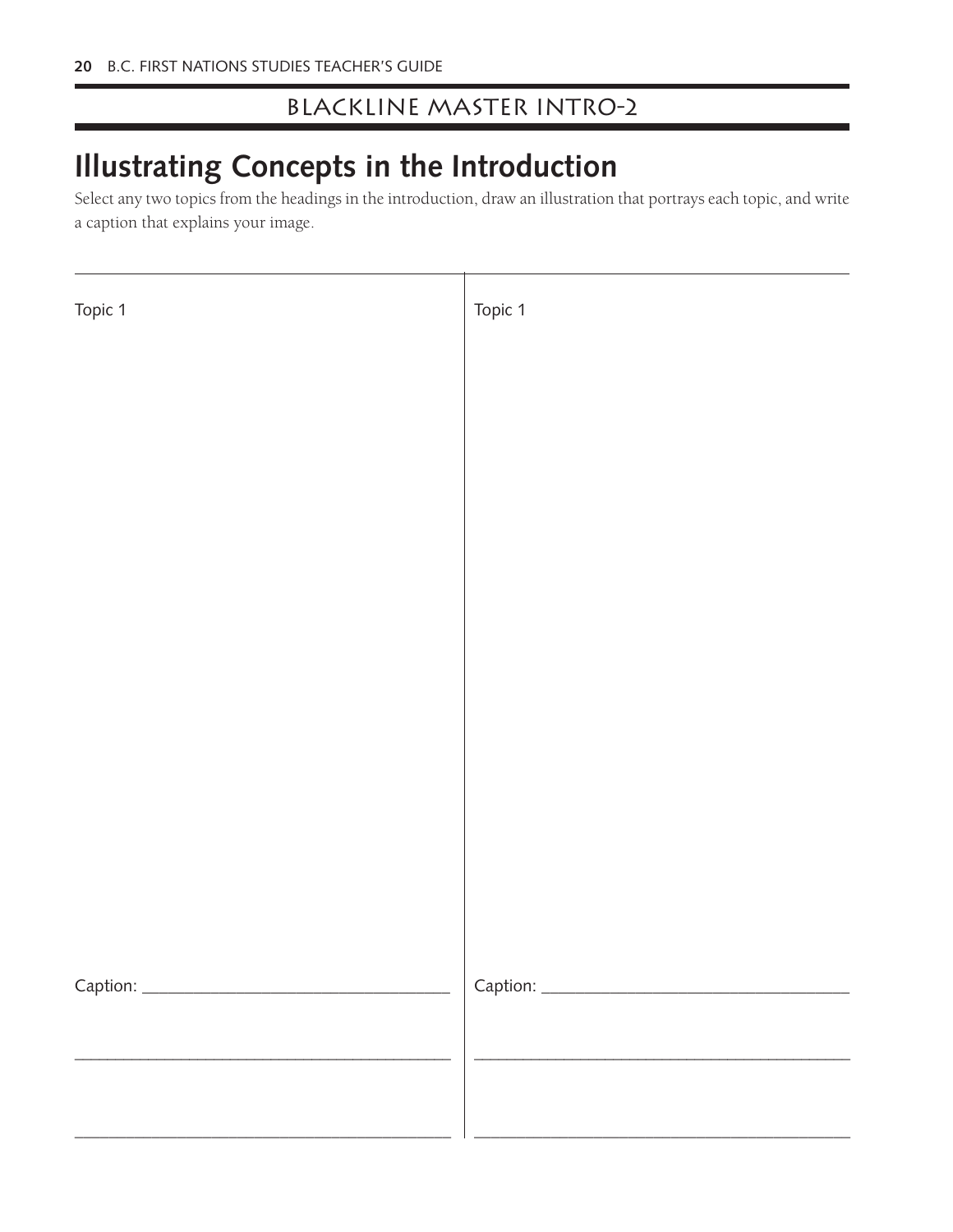# **Cooperative Teaching of Key Concepts**

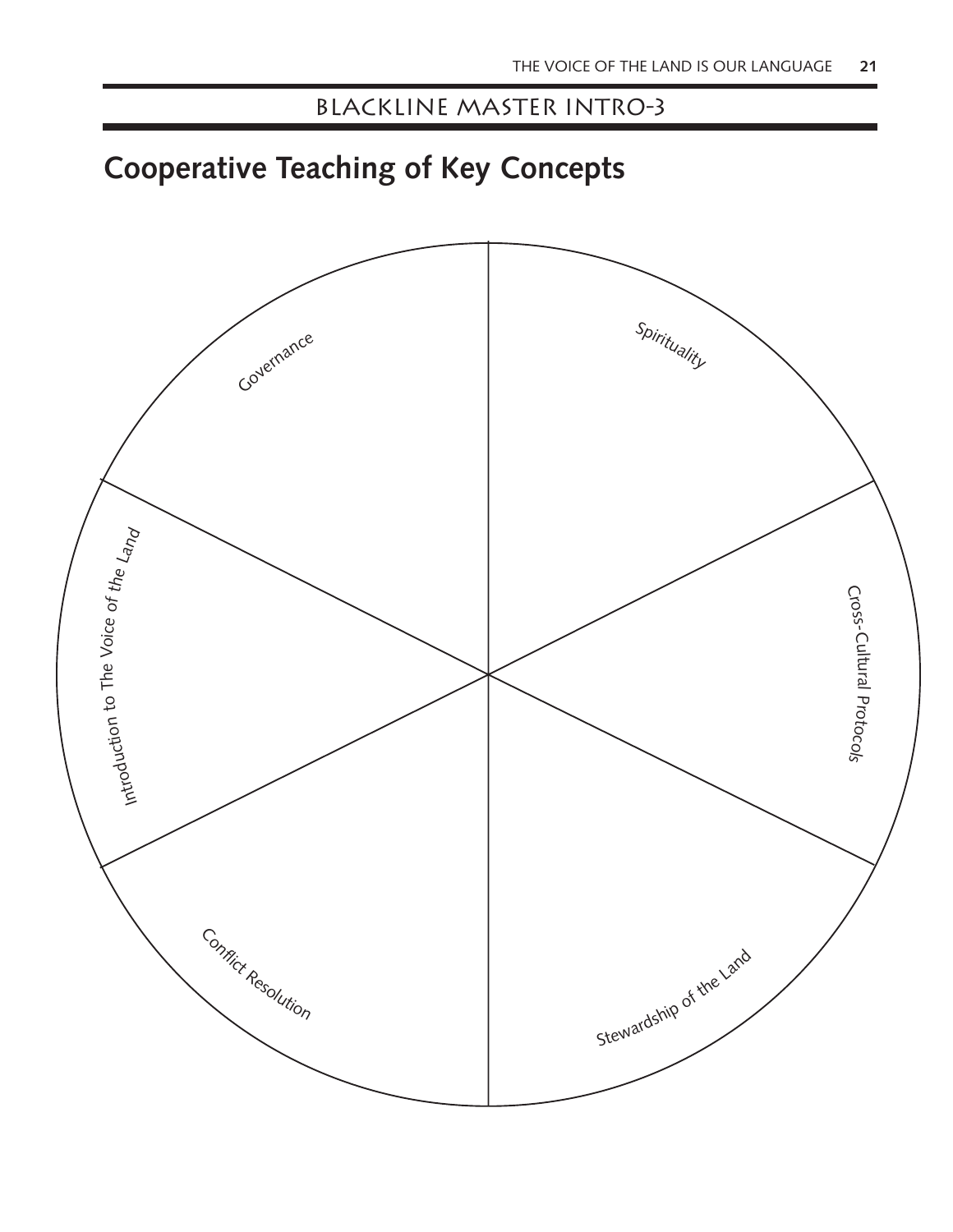# **Teachings from the Narratives**

1. Read the narratives (in red type) on pages 8–15 of the student book. In note form, identify the values expressed in each narrative. All boxes in the chart will not be filled in.

| <b>Teachings</b>                 | Agnes Edgar,<br>Nuxalk | Aku, Dunne-za | Chief Walter<br>Wright,<br>Kitselas | Ruby Dunstan,<br>Nlaka'pamux |
|----------------------------------|------------------------|---------------|-------------------------------------|------------------------------|
| Spiritual beliefs                |                        |               |                                     |                              |
| Environment:<br>Natural features |                        |               |                                     |                              |
| Environment:<br>Animals          |                        |               |                                     |                              |
| Nation,<br>community,<br>family  |                        |               |                                     |                              |
| History                          |                        |               |                                     |                              |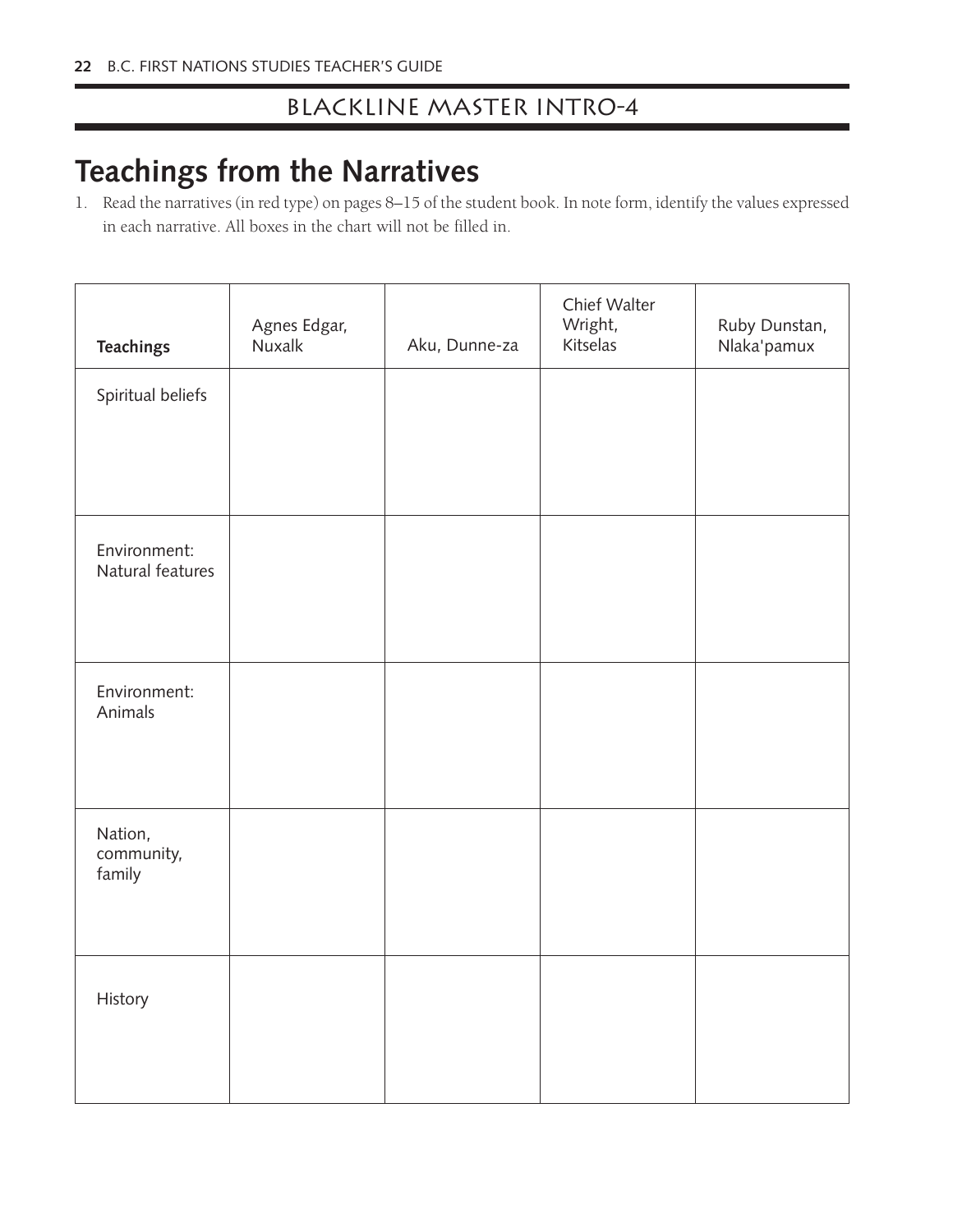## Blackline Master Intro-5

# **World View**

How do we make sense of the world? Largely it is through our world view, the combination of personal and social understandings which we have of reality. World view is like an invisible set of rules, behaviours, and experiences that help us understand how the world works.

We learn much of our world view from the culture we live in, from our family and significant people in our communities. We build our attitudes, values, and norms of behaviour based on what we learn through things such as social interaction, languages, food, customs, gestures, rewards, and punishments.

Through the lens of our world view, we make judgements about people based on how they act and what they say. Even though we may not be aware of it, the meaning we get from what people do and say is culturally based. Cultural differences may cause us to misinterpret simple things like the nodding of a head, hand gestures, or making eye contact. In some cultures, direct eye contact when you are speaking to someone is a sign of honesty and openness, while in other societies it is seen as disrespectful. The context of cultural expressions is important in understanding them.

Often we make assumptions about other people based on our world view, but if our assumptions are wrong, misunderstandings may arise. Sometimes, if we do not take into account other viewpoints, we may act in a biased or prejudiced way.

Problems occur when people hold the mistaken belief that their world view is the only correct view, or that it is better than others. This is called ethnocentrism. Out of an ethnocentric viewpoint can grow cultural stereotyping, where we tend to look at people from other cultures in superficial and simplistic ways. Often, this develops into negative attitudes about people from other groups.

Throughout history, ethnocentrism and cultural stereotyping have been at the root of many conflicts between individuals and groups. By becoming aware of our own world view, and understanding the cultural context of people with other world views, we can learn to value the rich diversity of cultures.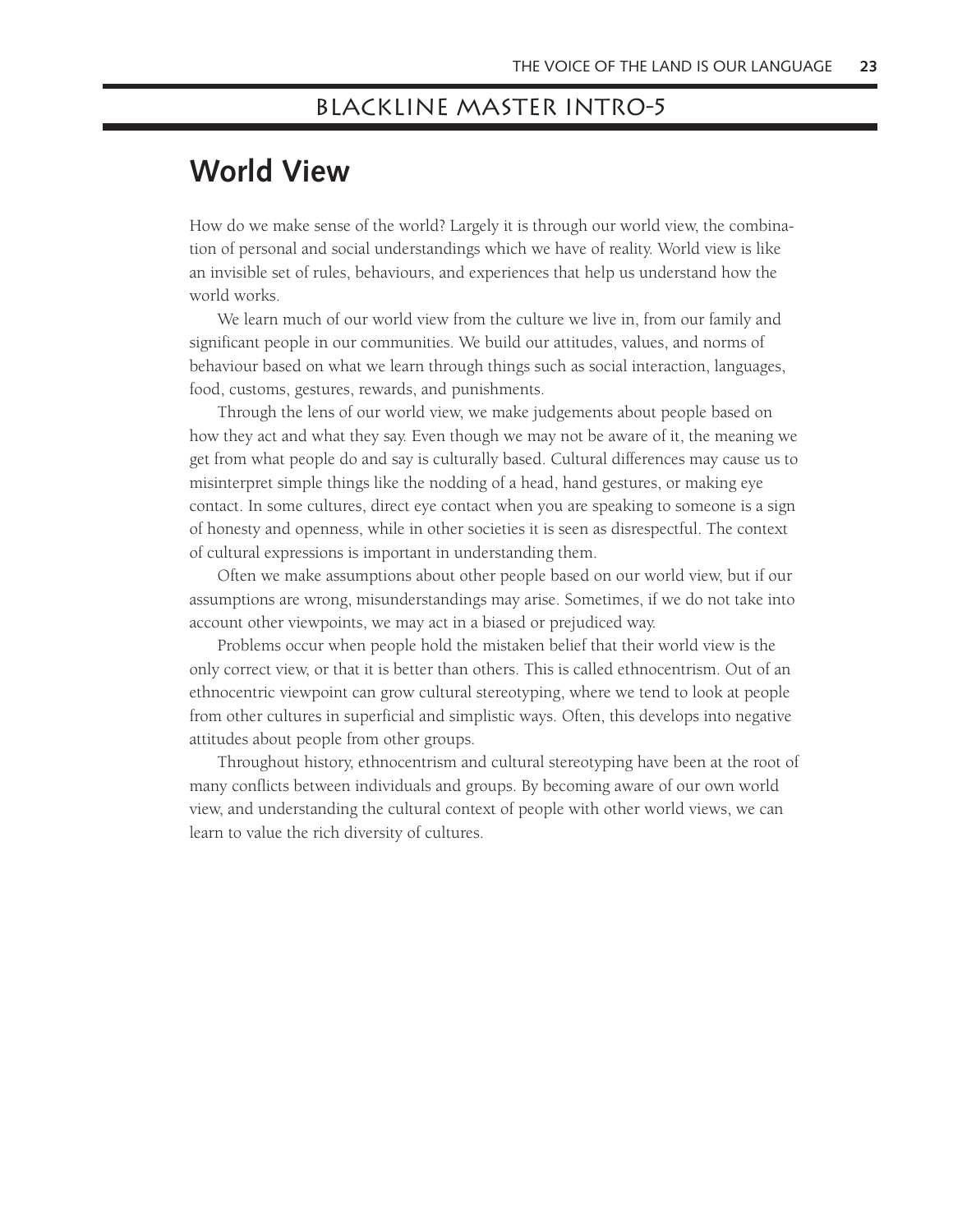## Blackline Master Intro-6

## **Excerpt from "A First American Views His Land"** By N. Scott Momaday

First Man behold: the earth glitters with leaves: the sky glistens with rain. Pollen is borne on winds that low and lean upon mountains. Cedars blacken the slopes and pines. At dawn eagles lie and hover above the plain where light gathers in pools. Grasses shimmer and shine. Shadows withdraw and lie away At noon turtles enter slowly into the warm dark loam. Bees hold the swarm. Meadows recede through planes of heat and pure distance. At dusk the gray foxes stiffen in cold; blackbirds are fixed in white branches. Rivers follow the moon, the long white track of the full moon.

like smoke.

Source: ©Momaday, N. Scott. 1998. Excerpt from "A First American Views His Land," in *The Man Made of Words*. New York: St. Martin's Press. Reprinted with permission of St. Martin's Press, LLC.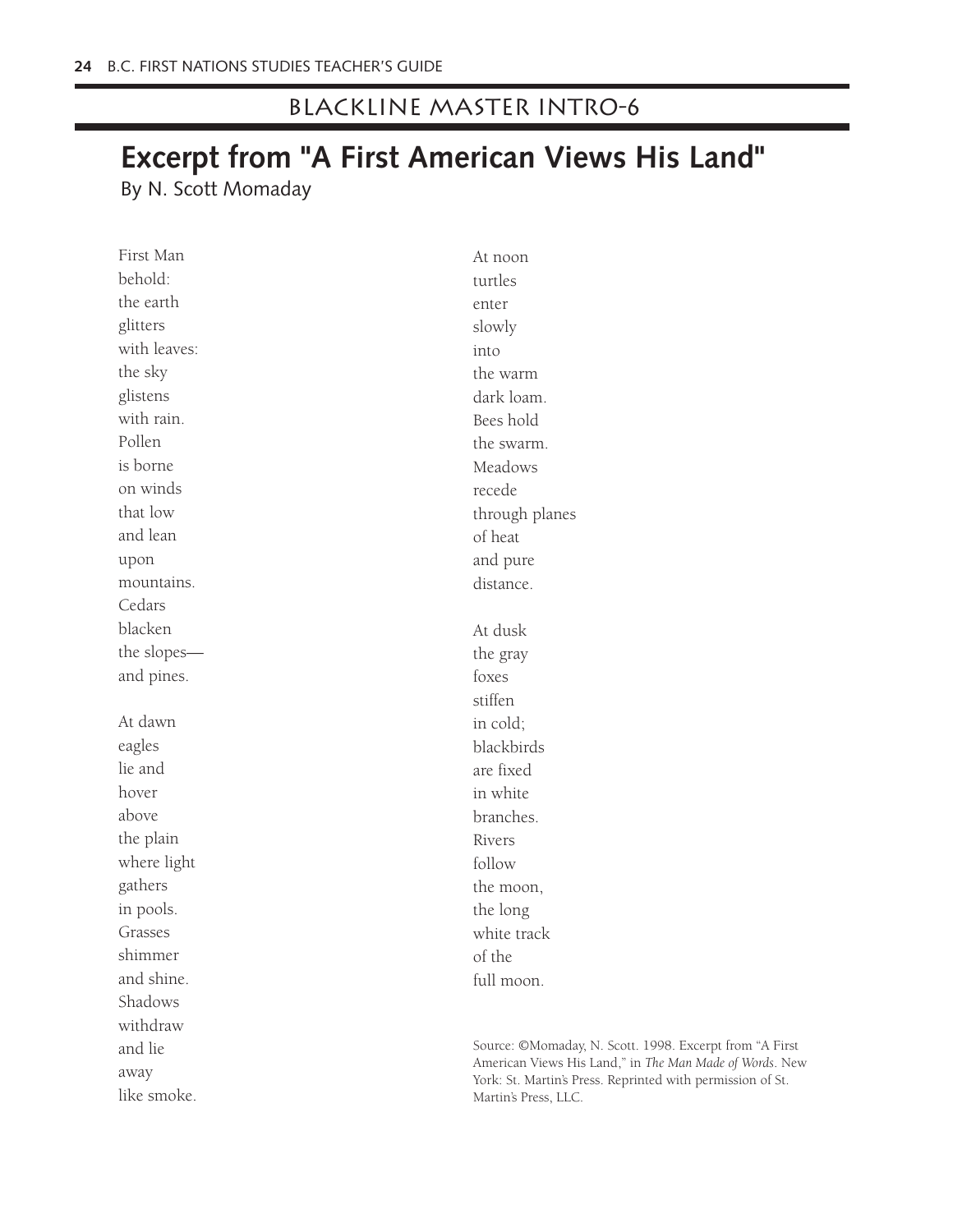# **The Land**

## **Summary of the Student Text**

This chapter examines the land and the resources of different regions of British Columbia and gives a brief introduction to the First Nations people living in them. It highlights the diversity of habitats and First Nations societies, and shows how people have adapted their lifestyles to their physical environment.

## **Prescribed Learning Outcomes**

It is expected that students will:

- identify the traditional territories of the First Nations of British Columbia
- analyze the relationship of First Nations people with the natural world by relating the traditional settlement and lifestyle patterns of a local First Nation to the environment
- relate First Nations concepts of land and resource ownership to spiritual and other cultural dimensions, including language

## **Key Concepts**

- For First Nations people, their land, language, and culture define their identity.
- In the First Nations world view, people are integrated with the natural world, not separate from it.
- The mountainous geography of British Columbia has created a rich diversity of First Nations cultures.

## **Vocabulary**

Elders, extended family, First Nation, intertidal zone, muskeg, oolichan, patrilineally, resource-use unit, seasonal round, watershed

## **Materials and Resources**

- Video: T'lina: The Rendering of Wealth (NFB, 1999)
- A map of British Columbia
- A map of local area
- Research materials about the local First Nations
- Blackline Masters 1-1 to 1-5

## **Teaching Strategies and Activities**

#### **1.** *T'Lina: The Rendering of Wealth*

Introduce the chapter with the video T'lina: The Render*ing of Wealth*. Directed by Kwakwaka'wakw filmmaker Barb Cranmer, it shows Kwakwaka'wakw people travelling to their oolichan fishing grounds at Dzawadi (Knight Inlet), and the respect still paid to the land and the resources. It is an excellent introduction to the course and this chapter. Most of the themes of the course are woven into this documentary. It is told by First Nations voices and shows a vital contemporary community practising traditional activities in a modern context. Family members of all ages are seen working together. Environmental issues which affect the resources today are also discussed.

- Prepare students for viewing by asking them to watch for the spiritual connections the people have when they visit Dzawadi.
- Discuss what "spiritual connection" might mean. (*A sense of the sacred; a sense of respect; a strong emotional attachment; a sense of peace and happiness; a sense of connection with ancestors through the oral tradition.)*

#### **2. Video Discussion**

After viewing the video, encourage students to relate their own experiences that may be similar to those of the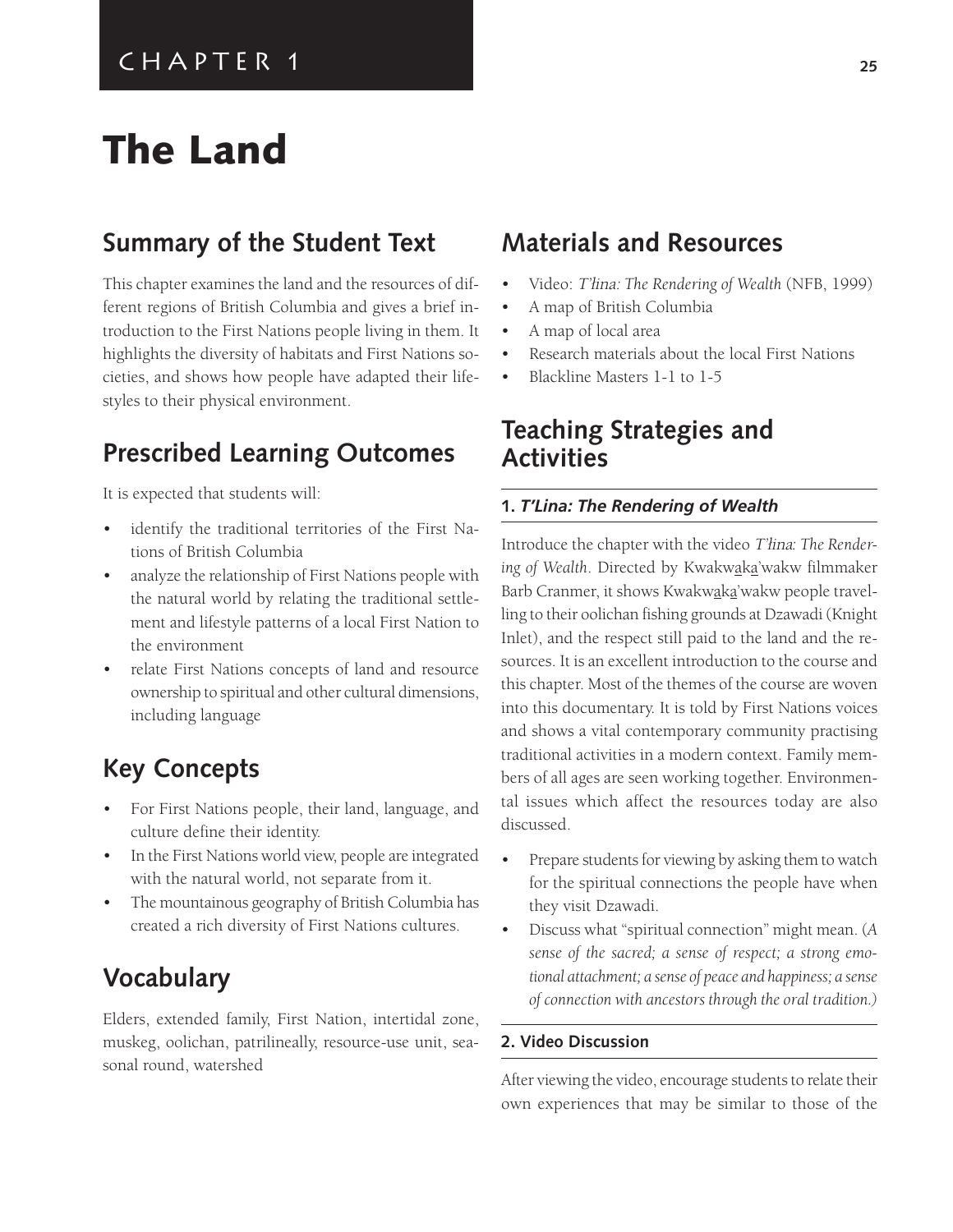people in the video. (*Learning a traditional skill; spending time in a camp.*)

- Here are some sample questions for discussing the video:
	- ° What spiritual connections did you find the people had with Dzawadi? (*Feeling of home; purification and cleansing power of the falls; respecting the land and resources; "we belong to the river;" giving thanks; "everybody gives and shares with one heart.")*
	- ° What are some of the skills and knowledge that are required to harvest and process oolichan? (*Timing; water temperature; observing environment and sky.*)
	- ° What oral traditions or stories were represented? (*Whale dance at potlatch; "when you come into Dzawadi there's a man looking at you"; the cleansing power of the waterfall; stories connected with the mountains; a new song about the seagulls composed and performed by Elder Charlie Matailpi.)*
	- ° Compare the experiences of young people when they visit Dzawadi with those of the old people. (*Both share in the work; youth are learning and discovering the past; Elders recall their experiences in the past.*)

#### **3. Identifying First Nations Traditional Territories**

Discuss the meaning of "traditional territories" as it is used here. Each First Nation identifies its own traditional territories, lands which it has always occupied and had stewardship over. Most groups are organized collectively according to the language they speak.

- Referring to a map of B.C., ask students to find the traditional territories of the Kwakwaka'wakw Nation, then locate Alert Bay and Knight Inlet.
- Challenge students to see how many traditional territories of other First Nations of British Columbia they know.
- Give students Blackline Master 1-1, "Outline Map: First Nations of British Columbia" and Blackline Master 1-2, "First Nations of British Columbia" and have them identify the traditional territory of as many nations as possible on the map.
- Once students have finished what they can do, pool the class knowledge or use the map on page 17 in the student book to complete the outline map. An answer key is provided on Blackline Master 1-3.
- To familiarize students with the names of First Nations in a fun way, you may wish to create word puzzles by going to http://puzzlemaker.school. discovery.com. This web site gives permission to use the puzzles for classroom use provided the site is credited on the puzzles.

#### **4. The Regions of the Province**

- Ask students to read the text to learn about the four main cultural areas (Coast, Southern Interior, Northern Interior, Northeast) and to compare them under the following headings:
	- habitat, principal resources, settlement patterns, social organization.
- Have students draw the following on the map of B.C. provided on Blackline Master 1-4:
	- ° major rivers, lakes
	- ° major mountain ranges
	- ° other distinct topographical features

#### **5. Kwakwaka'wakw Case Study**

This study looks at one cultural group in some detail as a model for students to examine their own region.

- If students have already watched the video T'lina: *The Rendering of Wealth,* remind them that these are the people and landscape represented in this study.
- With reference to the case study, ask students to:
	- ° Summarize facts about the environment, including topography, climate, and main resources. (*Mountainous land; maritime environment with many islands, channels, rivers; temperate marine climate; cedar, salmon, oolichan, other seafood, rainforest plants.*)
	- ° Summarize settlement patterns. (R*esource camps in step with seasonal rounds, where small groups numaym—lived separately most of the year; large winter villages where related numaym came together.*)
	- ° Discuss how lifestyle patterns were adapted to the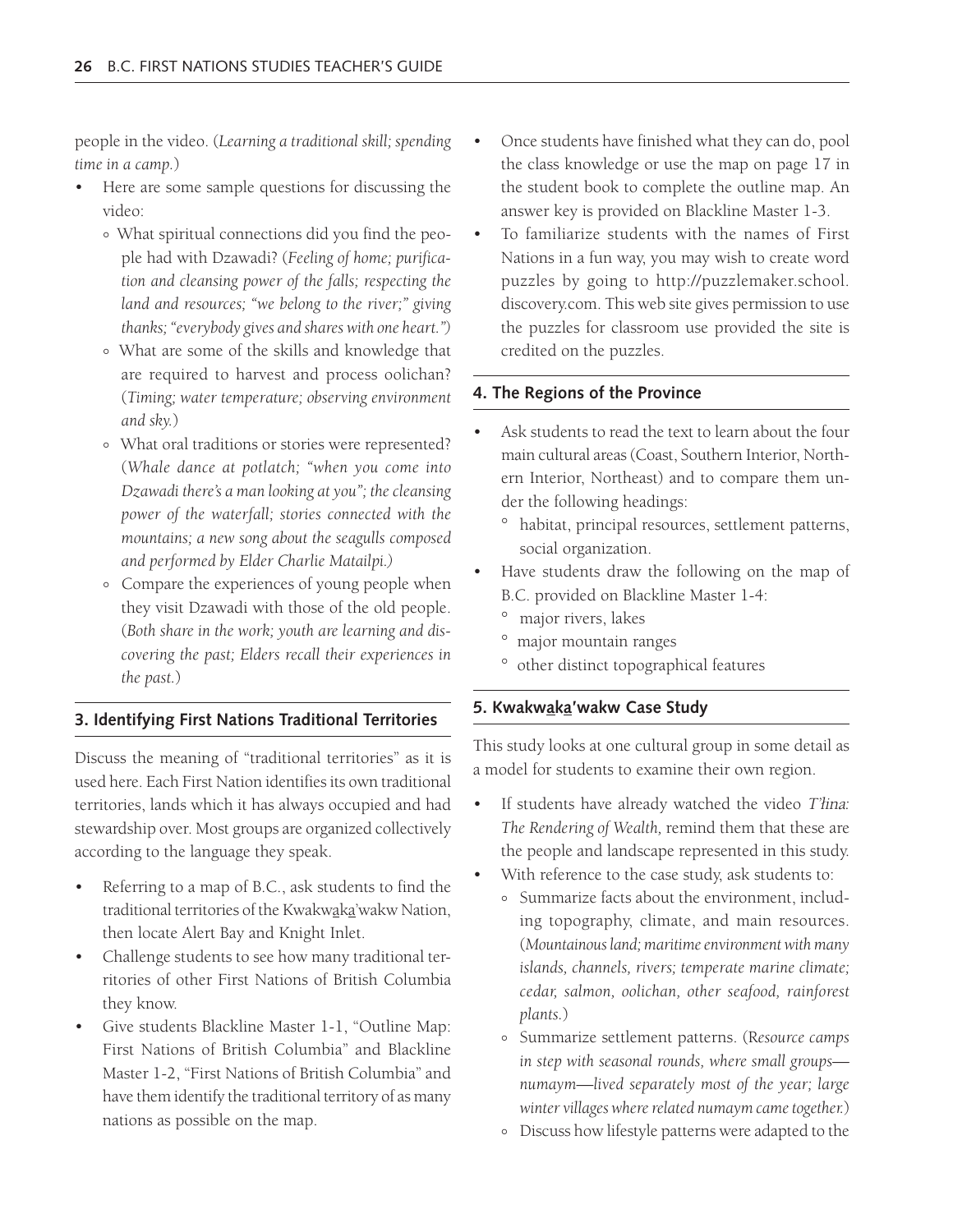environment. (*The variety of resources and their seasonal availability in different areas meant moving from camp to camp; the mountainous land dictated canoes for most travel; abundance of resources led to complex social structures*.)

#### **6. Local Geography**

- Have students study the local geography around your school to see what kind of conditions the local First Nations people living there had to deal with in the past. What are the important features of the physical geography? What is the local climate?
- Have students work in groups to research and present information about the local geography in a visual way. This might be on posters, a video documentary, or an interactive multimedia project created on the computer.
- When students have researched their local geography, divide the class into three groups and have each group research one of the three other geographic regions of the province. Have each group summarize their findings, comparing the similarities and differences between the local region and the other region they researched. Presentations may be oral or written.

#### **7. Collecting Natural Objects Locally**

• Have students collect natural items (plants, rocks, shells, etc.) from around the school, their homes, or in nearby mountains or forests. Ask them to analyze the items to try to determine what meaning and usefulness they may have had in traditional living on the land. For example, a rock could be used in making tools for survival.

#### **8. Mapping the Local Territory**

Have an outline map of the traditional territories of the local First Nations available for students. Make sure students are clear about the source of the map and the boundaries it describes. For instance, is it from the official map submitted in land claims negotiations? Is it a travel map with a general indication of the territories? This is a good place to begin building an awareness of the importance of knowing the source of information.

- A useful resource to have on hand is the book *A Traveller's Guide to Aboriginal BC*, by Cheryl Coull.
- Use maps in *A* Stó:lø *Coast Salish Historical Atlas* as models for mapping. See, for example, pages 47, 52, and 106.
- Discuss with the students any local knowledge they may have of their own region.
- Discuss any significant First Nations sites that can be identified, such as traditional village sites, presentday communities, geographical features with an oral tradition attached to them, or a contemporary tribute to the local First Nations people, such as a museum or a monument.
- On a different day, have students draw a sketch map of the local territory on a blank piece of paper. Include significant features. Discuss the results.
- Discuss how traditional territories have changed over time.

#### **9. Researching Local Resources**

- In groups, have students research the plant and animal resources of the local area. Ask them to be as comprehensive as possible. Break up the task of researching the resources by assigning students a small number of plants or animals to research. There are published resources available for some First Nations which list the plants and animals they traditionally used. Wherever possible, teach the name of the plants and animals in the local language as well as English.
- Have students begin to build a data bank of local resources. This could be in a loose-leaf binder or on a computer. They may record the name of the resource and where it grows or lives in the local region, and also the time of year that it can be harvested. This data bank will be used again in Chapter 2 when students will add information about the ways these resources were used.
- If feasible, take a field trip to one or more resource-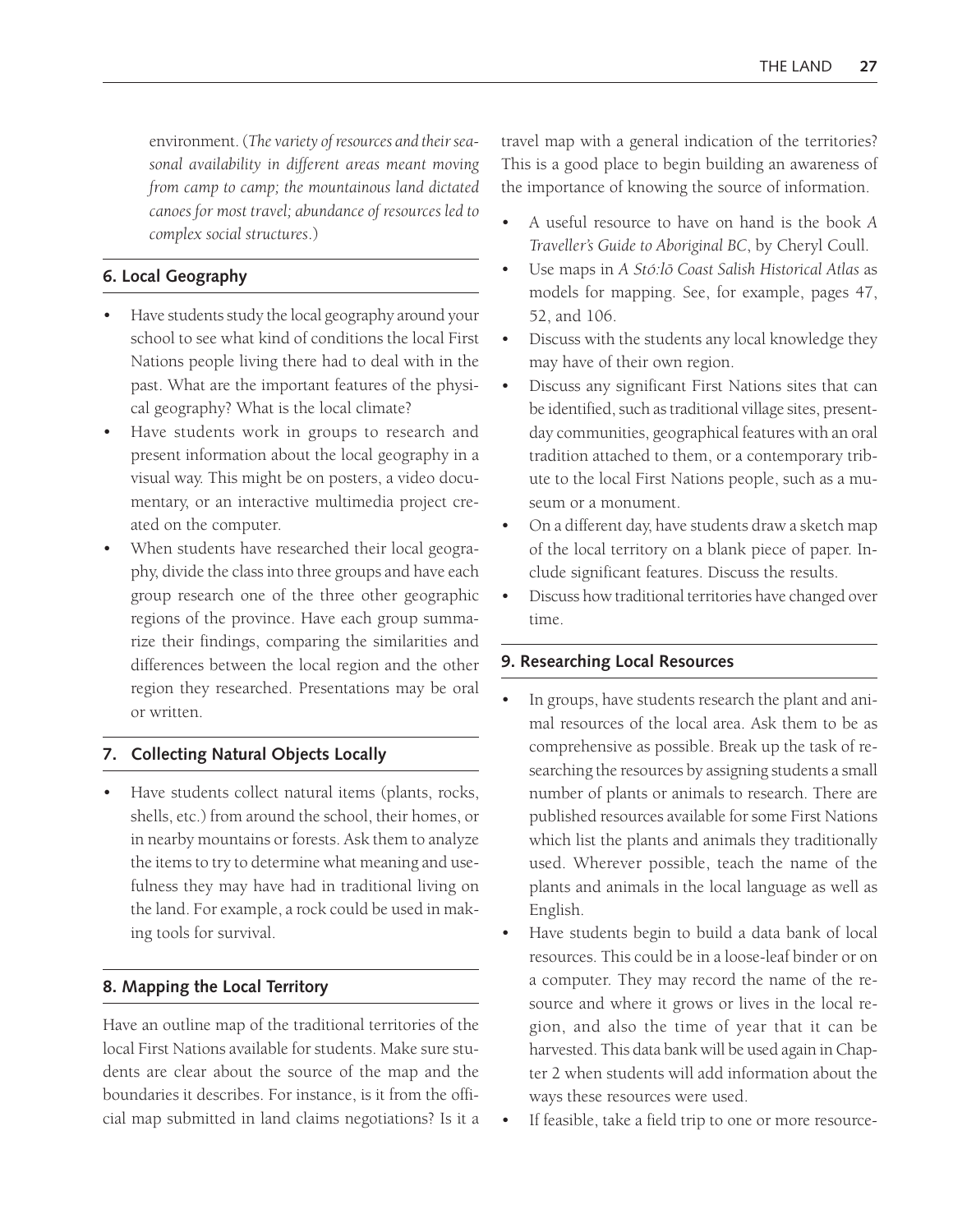gathering places in your area. If possible invite an Elder or knowledgeable First Nations person to describe some of the ways the land was used in the past and how it is used in the present. Arrange for students to take photographs to record the trip and the land.

## **Critical Challenge**

#### **Holistic Relationship with the Land**

Students will design a presentation that explains the deep-rooted and holistic relationship of First Nations with their land. They will work in groups to analyze the relationship of a local First Nation to its environment by studying the traditional settlement and lifestyle patterns. Ideally students will be able to study the First Nations people on whose traditional territory your school is located, building on Activities 6, 7, and 8 above.

- Features of the report:
	- 1. Written and visual depiction of the environment, including topography, climate, and resources.
	- 2. Settlement patterns identified, illustrated, and the causal relationship with the environment explained.
	- 3. Lifestyle patterns identified and illustrated, including food, clothing, transportation, spiritual beliefs, social organization, and resource management.
	- 4. Includes one example of an oral history that shows some aspect of the relationship with the land (if appropriate and available).
- Have students research ways that the local First Nations adapted their lifestyle to their environment, as outlined in the features above. Start with the information already gathered in this unit and add to it using published sources, Internet searches and, if possible, interviews with community members.
- Before students report their findings, discuss ways of presenting the information. It may be in the form of a booklet, poster, map, diorama, or oral presentation.
- Assess the report using the Assessment Rubric on

Blackline Master 1-5 or General Assessment Rubric 3 (Written Report), page 192.

## **Reflective Journals**

Ask students to reflect on how their understanding of First Nations people's relationships with the land has changed after studying this chapter. Encourage them to consider this at the community and the personal level. Students could be asked to comment on the statement, "This land is our culture."

## **Extension Activities**

- 1. View the video *The Washing of Tears* (NFB, 55 min). This story of how the Mowachat revived their heritage through songs, dances, and revisiting their shrine touches on many of the themes of this chapter. After viewing it, ask students to choose topics they would like to discuss or research further.
- 2. View the video *This Sacred Earth* (10 min.). Using the text of Chief Seattle's famous speech, it conveys Aboriginal peoples' view of their relationship with the land. If you want students to study the text of Chief Seattle's speech, it is available on-line at www.halcyon.com/arborhts/chiefsea.html.
- 3. Have students map traditional resource-gathering sites in the local territories. Ensure that proper protocols are followed before proceeding with this activity.
- 4. Have students create posters illustrating the seasonal rounds for the local First Nation or other First Nations.
- 5. Ask students to research stories in the oral tradition that involve local geographical locations.
- 6. Have the class collect current news articles that show First Nations relationships with the land. These might include articles about land claims, or protests over land use.
- 7. Have students choose a territory from another province and follow the activities outlined in the Critical Challenge above. Ask them to compare this region and the local region, noting how they are similar and different.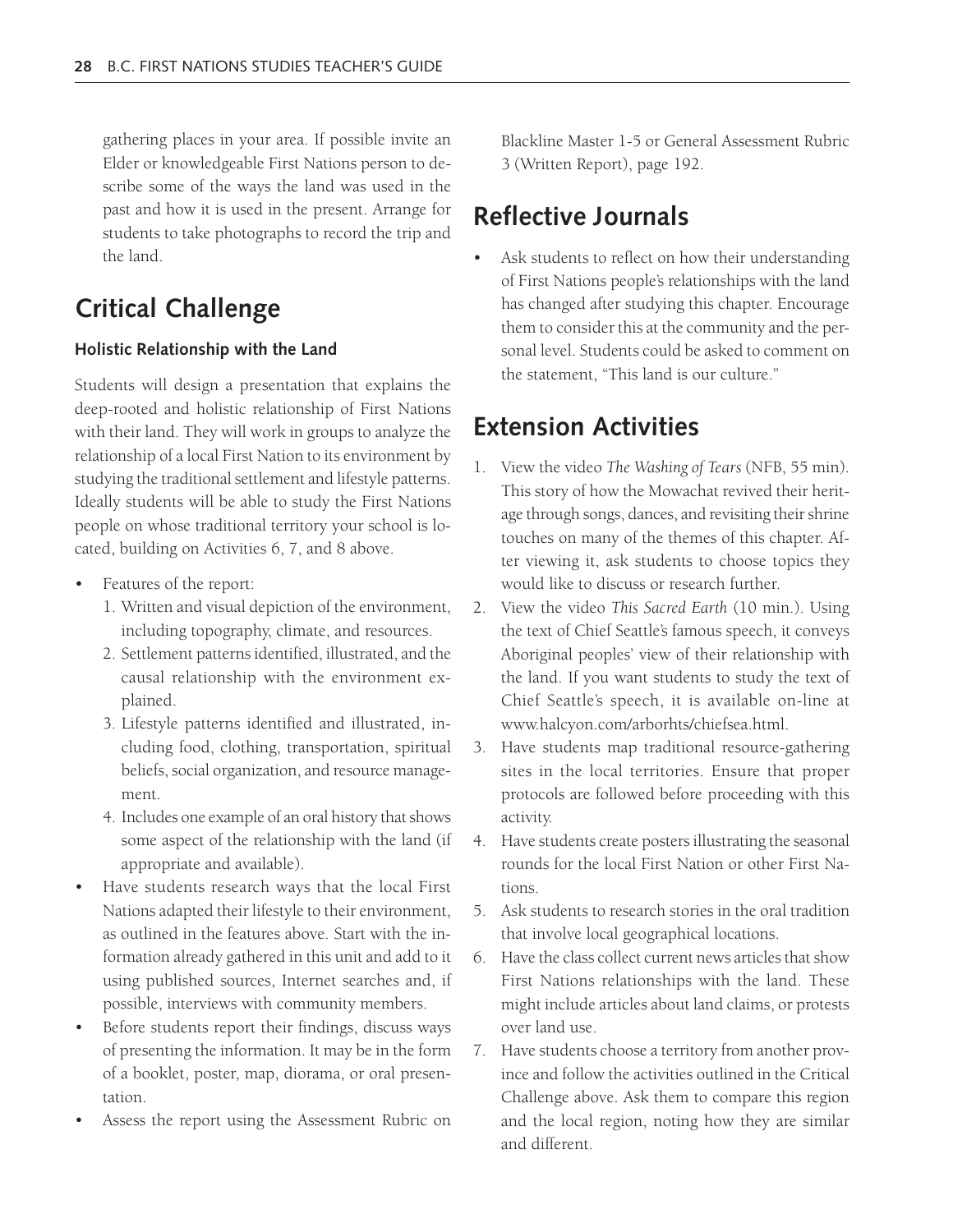## **Additional Resources**

#### **Books**

- Armstrong, Jeannette et al. (eds.) 1994. *We Get Our Living Like Milk From the Land*. Penticton: Theytus Books.
- Carlson, K.T. (ed.). 2001. *A* Stó:lø*-Coast Salish Historical Atlas*. Vancouver: Douglas & McIntyre.
- ——. 1997. *You Are Asked to Witness: The* Stó:lø *in Canada's Pacific Coast History.* Chilliwack: Stó:lø Heritage Trust.
- Coull, Cheryl. 1996. *A Traveller's Guide to Aboriginal B.C.* Vancouver: Whitecap Books.
- Turner, Nancy J. 1990. *Thompson Ethnobotany: Knowledge and Usage of Plants by the Thompson Indians of British Columbia.* Victoria: Royal British Columbia Museum.
- Turner, Nancy J. and Royal British Columbia Museum. 1998. *Plant Technology of First Peoples of British Columbia.* Vancouver: UBC Press.
- ——. 1997. *Food Plants of Interior First Peoples.* Vancouver: UBC Press.
- ——. 1995. *Food Plants of Coastal First Peoples.* Vancouver: UBC Press.

### **Videos**

- *This Sacred Earth.* 1995. Kohl Productions. (Available from B.C. Learning Connections.)
- *The Washing of Tears.* 1994. Nootka Sound and Picture Co. Inc. and NFB.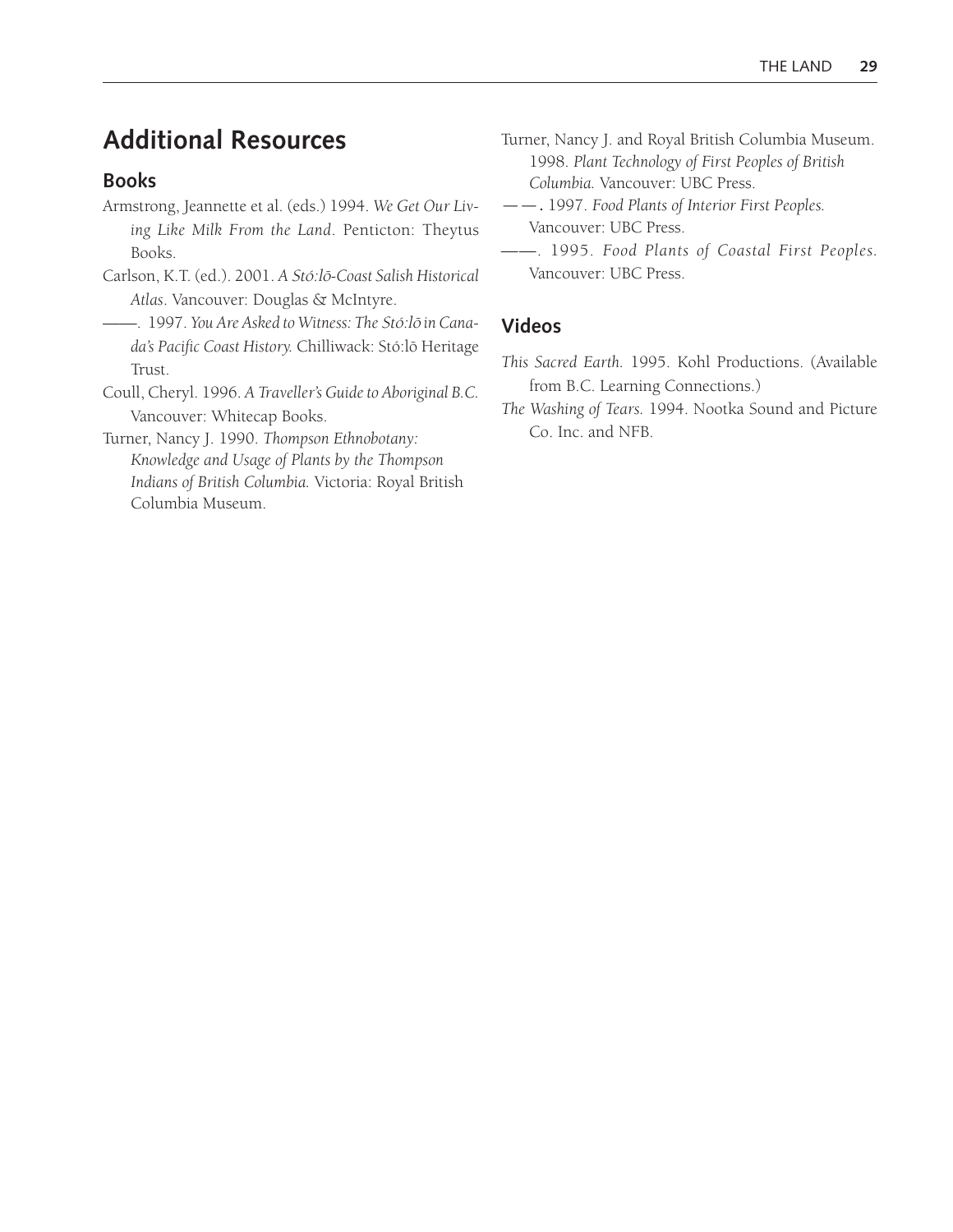## Blackline Master 1-1

## **Outline Map First Nations of British Columbia**

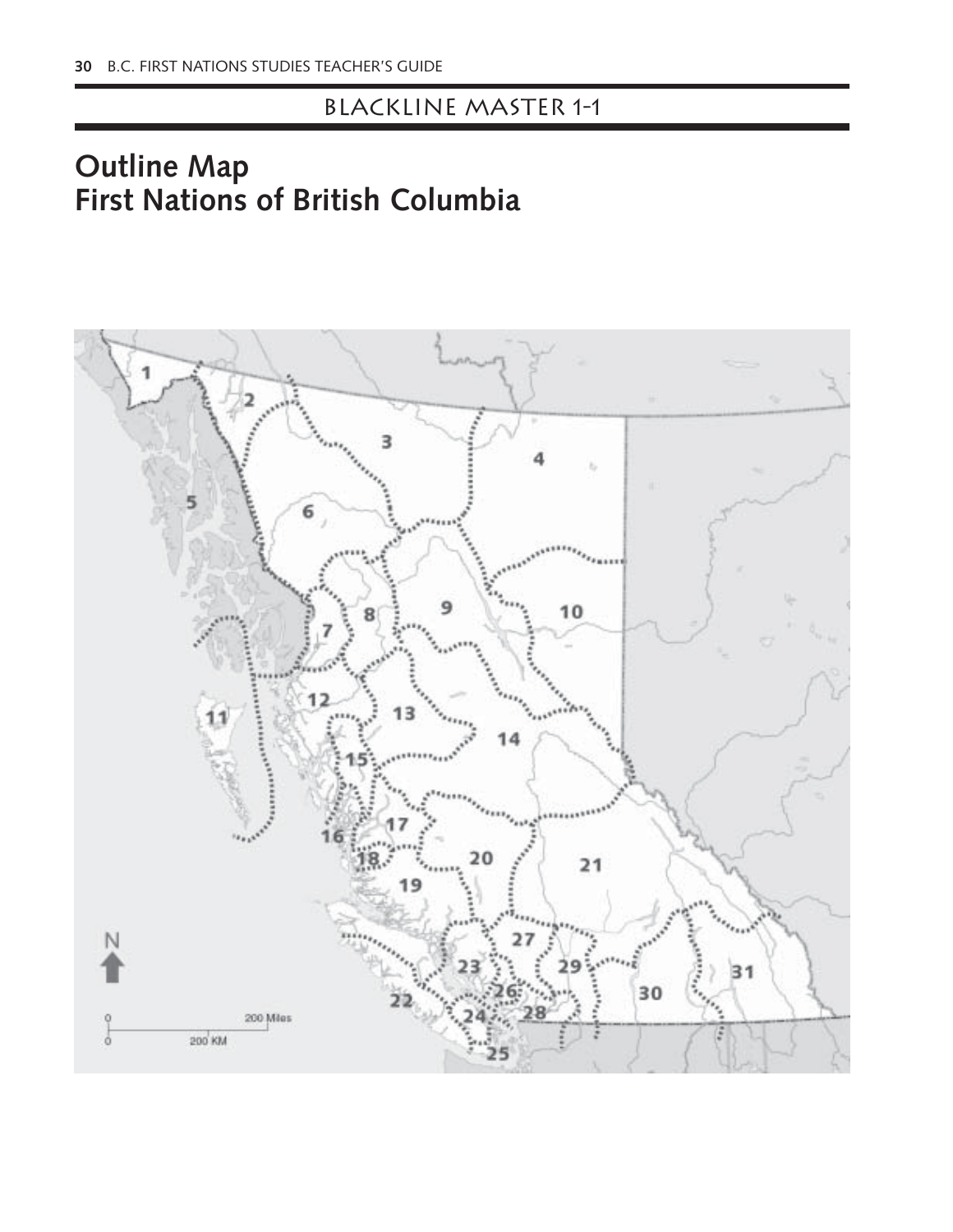# **First Nations of British Columbia Worksheet**

- \_\_\_ Dakelh
- \_\_\_ Dene-thah
- \_\_\_ Dunne-za
- \_\_\_ Gitxsan
- \_\_\_ Haida
- \_\_\_ Haisla
- \_\_\_ Heiltsuk
- \_\_\_ Halq'emeylem, including Stó:lø
- \_\_\_ Hul'qumi'num
- \_\_\_ Kaska
- \_\_\_ Ktunaxa and Kinbasket
- \_\_\_ Kwakwaka'wakw
- \_\_\_ Nisga'a
- \_\_\_ Nlaka'pamux
- \_\_\_ Nuu-chah-nulth
- \_\_\_ Nuxalk
- \_\_\_ Okanagan
- \_\_\_ Oweekeno
- \_\_\_ Secwepemc
- \_\_\_ Sekani
- \_\_\_ Sliammon, Homalco, and Klahoose
- \_\_\_ Squamish and Tsleil Waututh
- \_\_\_ St'at'imc (also spelled Stl'atl'imc)
- \_\_\_ Straits
- \_\_\_ Tagish
- \_\_\_ Tahltan and Inland Tlingit
- \_\_\_ Tlingit
- \_\_\_ Tsilhqot'in
- \_\_\_ Tsimshian
- \_\_\_ Tutchone
- \_\_\_ Wet'suwet'en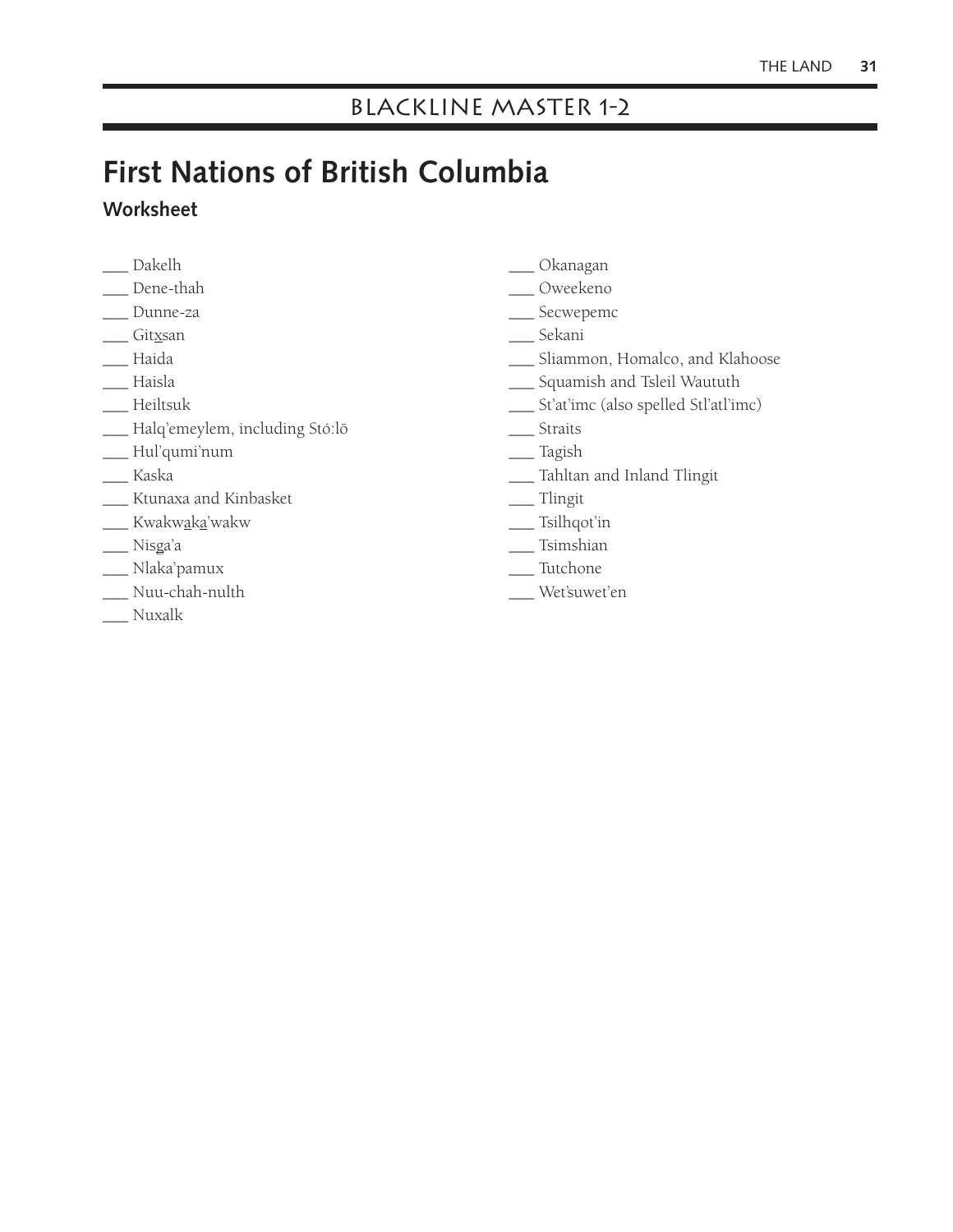## Blackline Master 1-3

## **First Nations of British Columbia Answer Key**

By First Nation or group (alphabetical order)

- 14 Dakelh
- 4 Dene-thah
- 10 Dunne-za
- 8 Gitxsan
- 11 Haida
- 15 Haisla
- 28 Halq'emeylem, including Stó:lø
- 16 Heiltsuk
- 24 Hul'qumi'num
- 3 Kaska
- 31 Ktunaxa and Kinbasket
- 19 Kwakwaka'wakw
- 7 Nisga'a
- 29 Nlaka'pamux
- 22 Nuu-chah-nulth
- 17 Nuxalk
- 30 Okanagan
- 18 Oweekeno
- 21 Secwepemc
- 9 Sekani
- 23 Sliammon, Homalco, and Klahoose
- 26 Squamish and Tsleil Waututh
- 27 St'at'imc (also spelled Stl'atl'imc)
- 25 Straits
- 2 Tagish
- 6 Tahltan and Inland Tlingit
- 5 Tlingit
- 20 Tsilhqot'in
- 12 Tsimshian
- 1 Tutchone
- 13 Wet'suwet'en
- By reference number
- 1 Tutchone
- 2 Tagish
- 3 Kaska
- 4 Dene-thah
- 5 Tlingit
- 6 Tahltan and Inland Tlingit
- 7 Nisga'a
- 8 Gitxsan
- 9 Sekani
- 10 Dunne-za
- 11 Haida
- 12 Tsimshian
- 13 Wet'suwet'en
- 14 Dakelh
- 15 Haisla
- 16 Heiltsuk
- 17 Nuxalk
- 18 Oweekeno
- 19 Kwakwaka'wakw
- 20 Tsilhqot'in
- 21 Secwepemc
- 22 Nuu-chah-nulth
- 23 Sliammon, Homalco, and Klahoose
- 24 Hul'qumi'num
- 25 Straits
- 26 Squamish and Tsleil Waututh
- 27 St'at'imc (also spelled Stl'atl'imc)
- 28 Halq'emeylem, including Stó:lø
- 29 Nlaka'pamux
- 30 Okanagan
- 31 Ktunaxa and Kinbasket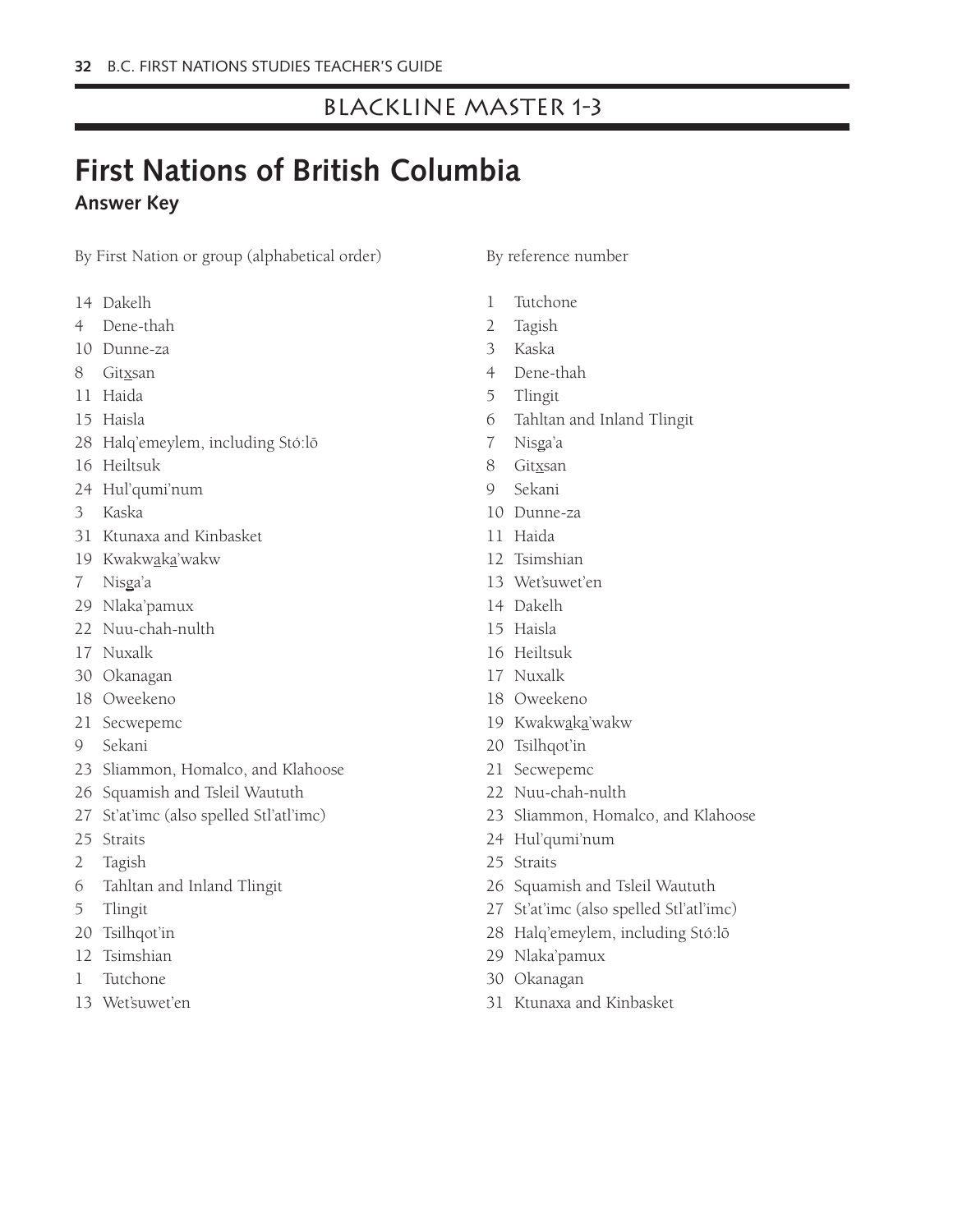## BLACKLINE MASTER 1-4

# **Map of British Columbia**

Mark major rivers, lakes, channels, and mountain ranges in the province.